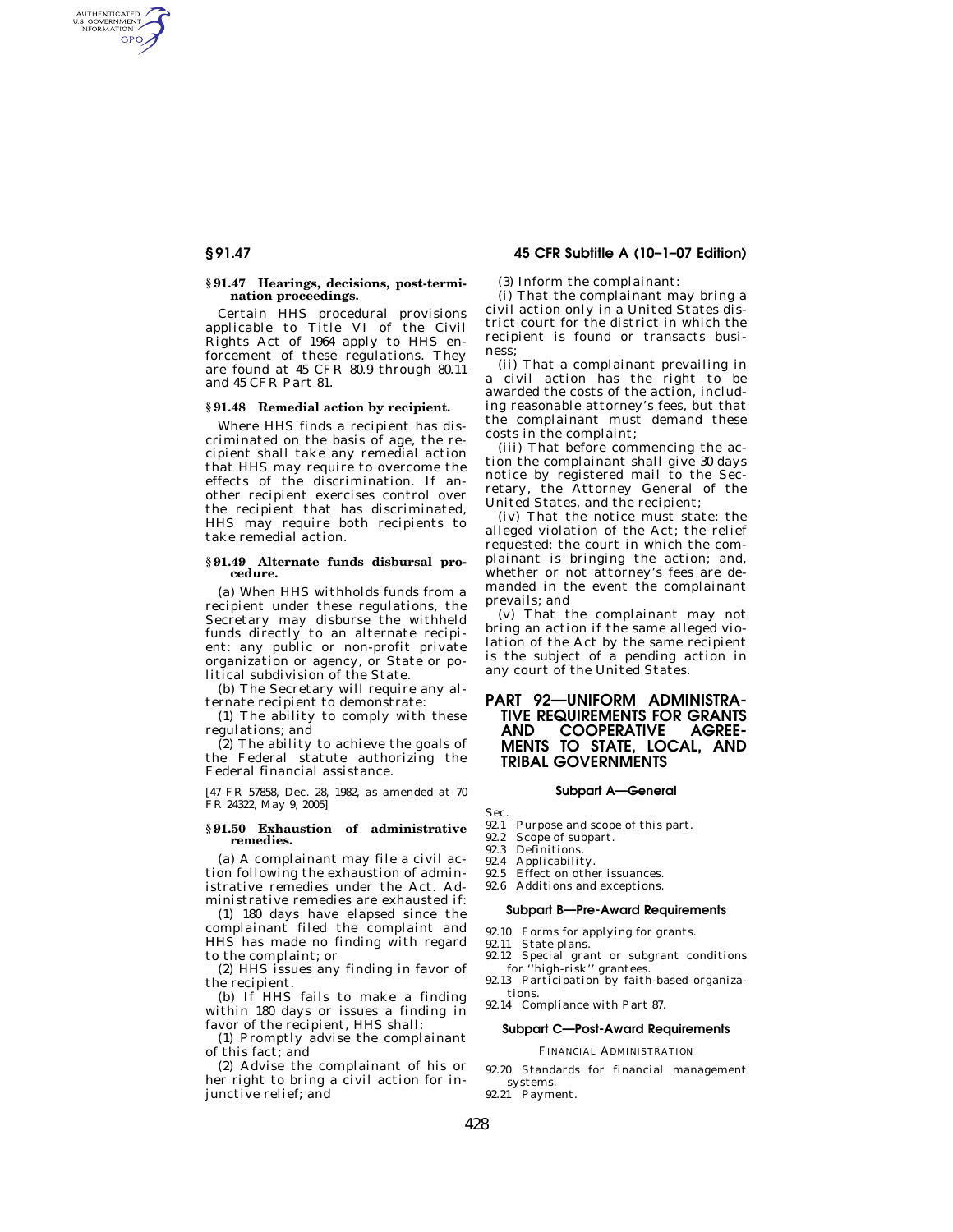- 92.22 Allowable costs.<br>92.23 Period of availa
- 92.23 Period of availability of funds.<br>92.24 Matching or cost sharing
- 92.24 Matching or cost sharing.<br>92.25 Program income Program income.
- 92.26 Non-Federal audit.

### CHANGES, PROPERTY, AND SUBAWARDS

- 92.30 Changes.
- 92.31 Real property.
- 92.32 Equipment.
- 92.33 Supplies.
- 92.34 Copyrights.
- 92.35 Subawards to debarred and suspended parties.
- 92.36 Procurement. 92.37 Subgrants.

# REPORTS, RECORDS RETENTION, AND

- ENFORCEMENT 92.40 Monitoring and reporting program performance.
- 92.41 Financial reporting.
- 92.42 Retention and access requirements for records.
- 92.43 Enforcement.
- 92.44 Termination for convenience.

# **Subpart D—After-the-Grant Requirements**

92.50 Closeout.

- 92.51 Later disallowances and adjustments.
- 92.52 Collection of amounts due.

AUTHORITY: 5 U.S.C. 301.

SOURCE: 53 FR 8079, 8087, Mar. 11, 1988, unless otherwise noted.

EDITORIAL NOTE: For additional information, see related documents published at 49 FR 24958, June 18, 1984, 52 FR 20178, May 29, 1987, and 53 FR 8028, March 11, 1988.

### **Subpart A—General**

### **§ 92.1 Purpose and scope of this part.**

This part establishes uniform administrative rules for Federal grants and cooperative agreements and subawards to State, local and Indian tribal governments.

### **§ 92.2 Scope of subpart.**

This subpart contains general rules pertaining to this part and procedures for control of exceptions from this part.

### **§ 92.3 Definitions.**

As used in this part:

*Accrued expenditures* mean the charges incurred by the grantee during a given period requiring the provision of funds for: (1) Goods and other tangible property received; (2) services performed by employees, contractors, subgrantees, subcontractors, and other payees; and (3) other amounts becoming owed under programs for which no current services or performance is required, such as annuities, insurance claims, and other benefit payments.

*Accrued income* means the sum of: (1) Earnings during a given period from services performed by the grantee and goods and other tangible property delivered to purchasers, and (2) amounts becoming owed to the grantee for which no current services or performance is required by the grantee.

*Acquisition cost* of an item of purchased equipment means the net invoice unit price of the property including the cost of modifications, attachments, accessories, or auxiliary apparatus necessary to make the property usable for the purpose for which it was acquired. Other charges such as the cost of installation, transportation, taxes, duty or protective in-transit insurance, shall be included or excluded from the unit acquisition cost in accordance with the grantee's regular accounting practices.

*Administrative* requirements mean those matters common to grants in general, such as financial management, kinds and frequency of reports, and retention of records. These are distinguished from *programmatic* requirements, which concern matters that can be treated only on a program-by-program or grant-by-grant basis, such as kinds of activities that can be supported by grants under a particular program.

*Awarding agency* means (1) with respect to a grant, the Federal agency, and (2) with respect to a subgrant, the party that awarded the subgrant.

*Cash contributions* means the grantee's cash outlay, including the outlay of money contributed to the grantee or subgrantee by other public agencies and institutions, and private organizations and individuals. When authorized by Federal legislation, Federal funds received from other assistance agreements may be considered as grantee or subgrantee cash contributions.

*Contract* means (except as used in the definitions for *grant* and *subgrant* in this section and except where qualified by *Federal*) a procurement contract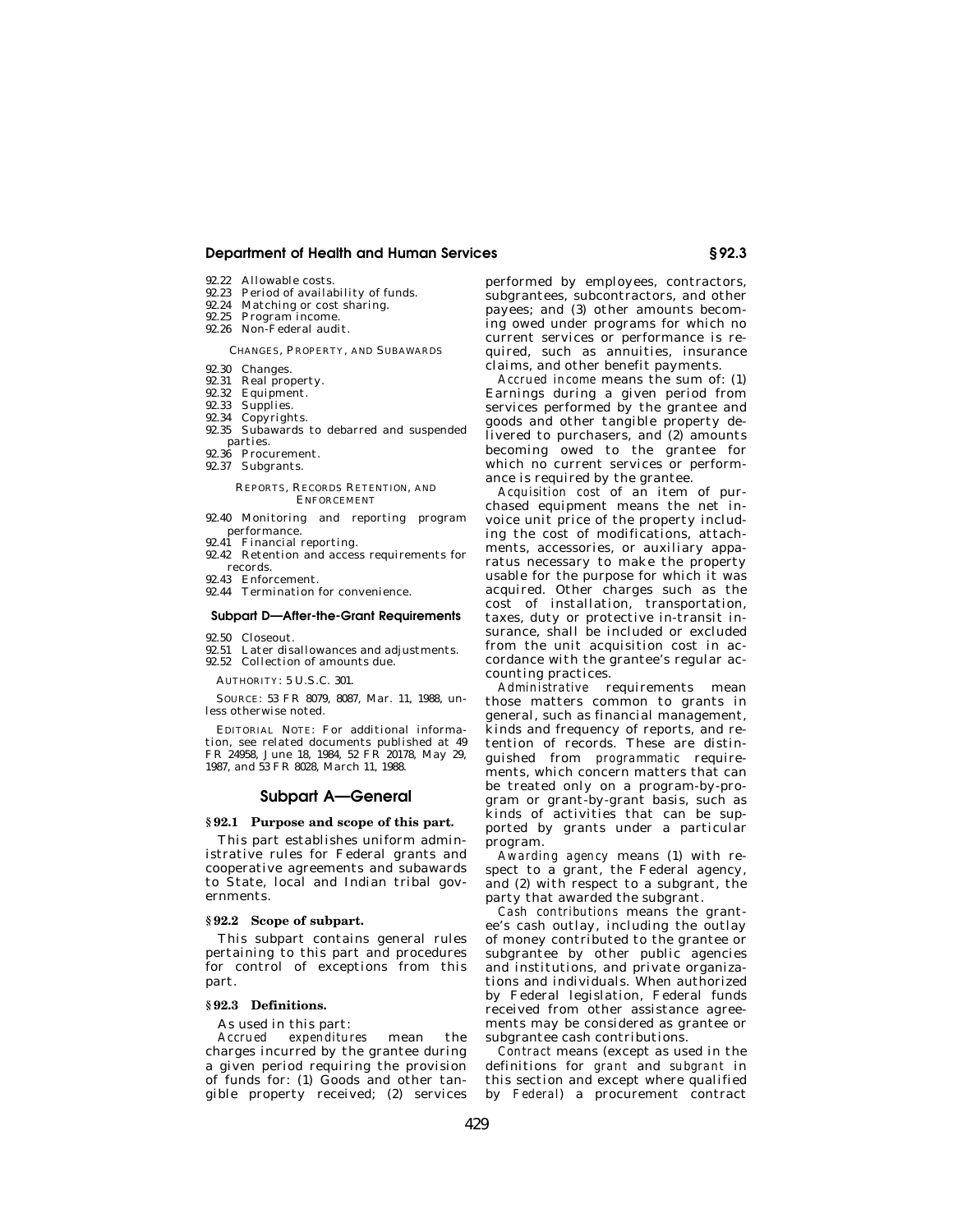under a grant or subgrant, and means a procurement subcontract under a contract.

*Cost sharing or matching* means the value of the third party in-kind contributions and the portion of the costs of a federally assisted project or program not borne by the Federal Government.

*Cost-type contract* means a contract or subcontract under a grant in which the contractor or subcontractor is paid on the basis of the costs it incurs, with or without a fee.

*Equipment* means tangible, nonexpendable, personal property having a useful life of more than one year and an acquisition cost of \$5,000 or more per unit. A grantee may use its own definition of equipment provided that such definition would at least include all equipment defined above.

*Expenditure report* means: (1) For nonconstruction grants, the SF–269 ''Financial Status Report'' (or other equivalent report); (2) for construction grants, the SF–271 ''Outlay Report and Request for Reimbursement'' (or other equivalent report).

*Federally recognized Indian tribal government* means the governing body or a governmental agency of any Indian tribe, band, nation, or other organized group or community (including any Native village as defined in section 3 of the Alaska Native Claims Settlement Act, 85 Stat 688) certified by the Secretary of the Interior as eligible for the special programs and services provided by him through the Bureau of Indian Affairs.

*Government* means a State or local government or a federally recognized Indian tribal government.

*Grant* means an award of financial assistance, including cooperative agreements, in the form of money, or property in lieu of money, by the Federal Government to an eligible grantee. The term does not include technical assistance which provides services instead of money, or other assistance in the form of revenue sharing, loans, loan guarantees, interest subsidies, insurance, or direct appropriations. Also, the term does not include assistance, such as a fellowship or other lump sum award, which the grantee is not required to account for.

*Grantee* means the government to which a grant is awarded and which is accountable for the use of the funds provided. The grantee is the entire legal entity even if only a particular component of the entity is designated in the grant award document.

*Local government* means a county, municipality, city, town, township, local public authority (including any public and Indian housing agency under the United States Housing Act of 1937) school district, special district, intrastate district, council of governments (whether or not incorporated as a nonprofit corporation under state law), any other regional or interstate government entity, or any agency or instrumentality of a local government.

*Obligations* means the amounts of orders placed, contracts and subgrants awarded, goods and services received, and similar transactions during a given period that will require payment by .<br>the grantee during the same or a future period.

*OMB* means the United States Office of Management and Budget.

*Outlays* (expenditures) mean charges made to the project or program. They may be reported on a cash or accrual basis. For reports prepared on a cash basis, outlays are the sum of actual cash disbursement for direct charges for goods and services, the amount of indirect expense incurred, the value of in-kind contributions applied, and the amount of cash advances and payments made to contractors and subgrantees. For reports prepared on an accrued expenditure basis, outlays are the sum of actual cash disbursements, the amount of indirect expense incurred, the value of inkind contributions applied, and the new increase (or decrease) in the amounts owed by the grantee for goods and other property received, for services performed by employees, contractors, subgrantees, subcontractors, and other payees, and other amounts becoming owed under programs for which no current services or performance are required, such as annuities, insurance claims, and other benefit payments.

*Percentage of completion method* refers to a system under which payments are made for construction work according to the percentage of completion of the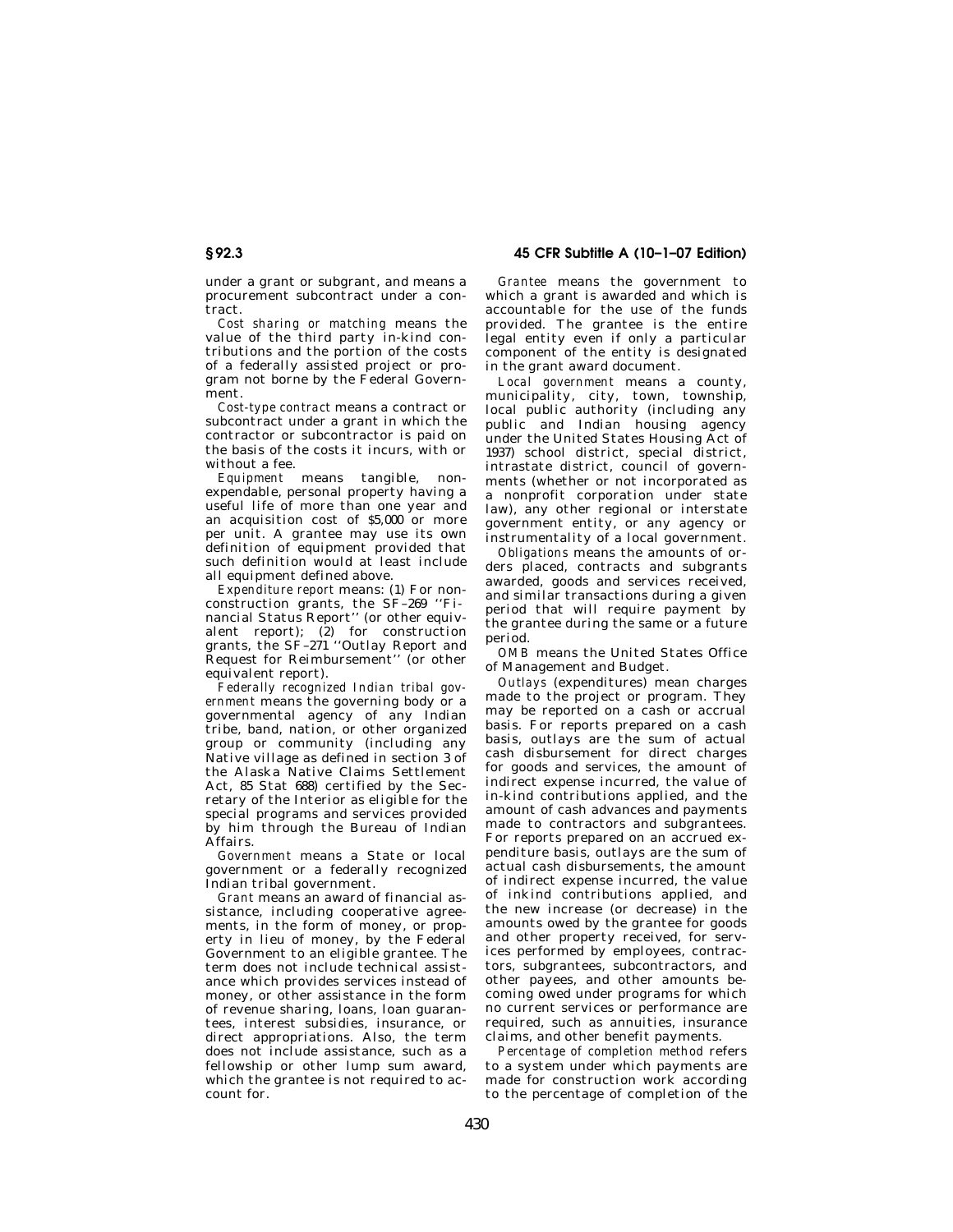work, rather than to the grantee's cost incurred.

*Prior approval* means documentation evidencing consent prior to incurring specific cost.

*Real property* means land, including land improvements, structures and appurtenances thereto, excluding mov-.<br>able machinery and equipment.

*Share,* when referring to the awarding agency's portion of real property, equipment or supplies, means the same percentage as the awarding agency's portion of the acquiring party's total costs under the grant to which the acquisition costs under the grant to which the acquisition cost of the property was charged. Only costs are to be counted—not the value of third-party in-kind contributions.

*State* means any of the several States of the United States, the District of Columbia, the Commonwealth of Puerto Rico, any territory or possession of the United States, or any agency or instrumentality of a State exclusive of local governments. The term does not include any public and Indian housing agency under United States Housing Act of 1937.

*Subgrant* means an award of financial assistance in the form of money, or property in lieu of money, made under a grant by a grantee to an eligible subgrantee. The term includes financial assistance when provided by contractual legal agreement, but does not include procurement purchases, nor does it include any form of assistance which is excluded from the definition of *grant*  in this part.

*Subgrantee* means the government or other legal entity to which a subgrant is awarded and which is accountable to the grantee for the use of the funds provided.

*Supplies* means all tangible personal property other than *equipment* as defined in this part.

*Suspension* means depending on the context, either (1) temporary withdrawal of the authority to obligate grant funds pending corrective action by the grantee or subgrantee or a decision to terminate the grant, or (2) an action taken by a suspending official in accordance with agency regulations implementing E.O. 12549 to immediately exclude a person from participating in grant transactions for a period, pending completion of an investigation and such legal or debarment proceedings as may ensue.

*Termination* means permanent withdrawal of the authority to obligate previously-awarded grant funds before that authority would otherwise expire. It also means the voluntary relinquishment of that authority by the grantee or subgrantee. ''Termination'' does not include: (1) Withdrawal of funds awarded on the basis of the grantee's underestimate of the unobligated balance in a prior period; (2) Withdrawal of the unobligated balance as of the expiration of a grant; (3) Refusal to extend a grant r award additional funds, to make a competing or noncompeting continuation, renewal, extension, or supplemental award; or (4) voiding of a grant upon determination that the award was obtained fraudulently, or was otherwise illegal or invalid from inception.

*Terms of a grant or subgrant* mean all requirements of the grant or subgrant, whether in statute, regulations, or the award document.

*Third party in-kind contributions* mean property or services which benefit a federally assisted project or program and which are contributed by non-Federal third parties without charge to the grantee, or a cost-type contractor under the grant agreement.

*Unliquidated obligations* for reports prepared on a cash basis mean the amount of obligations incurred by the grantee that has not been paid. For reports prepared on an accrued expenditure basis, they represent the amount of obligations incurred by the grantee for which an outlay has not been recorded.

*Unobligated balance* means the portion of the funds authorized by the Federal agency that has not been obligated by the grantee and is determined by deducting the cumulative obligations from the cumulative funds authorized.

### **§ 92.4 Applicability.**

(a) *General.* Subparts A through D of this part apply to all grants and subgrants to governments, except where inconsistent with Federal statutes or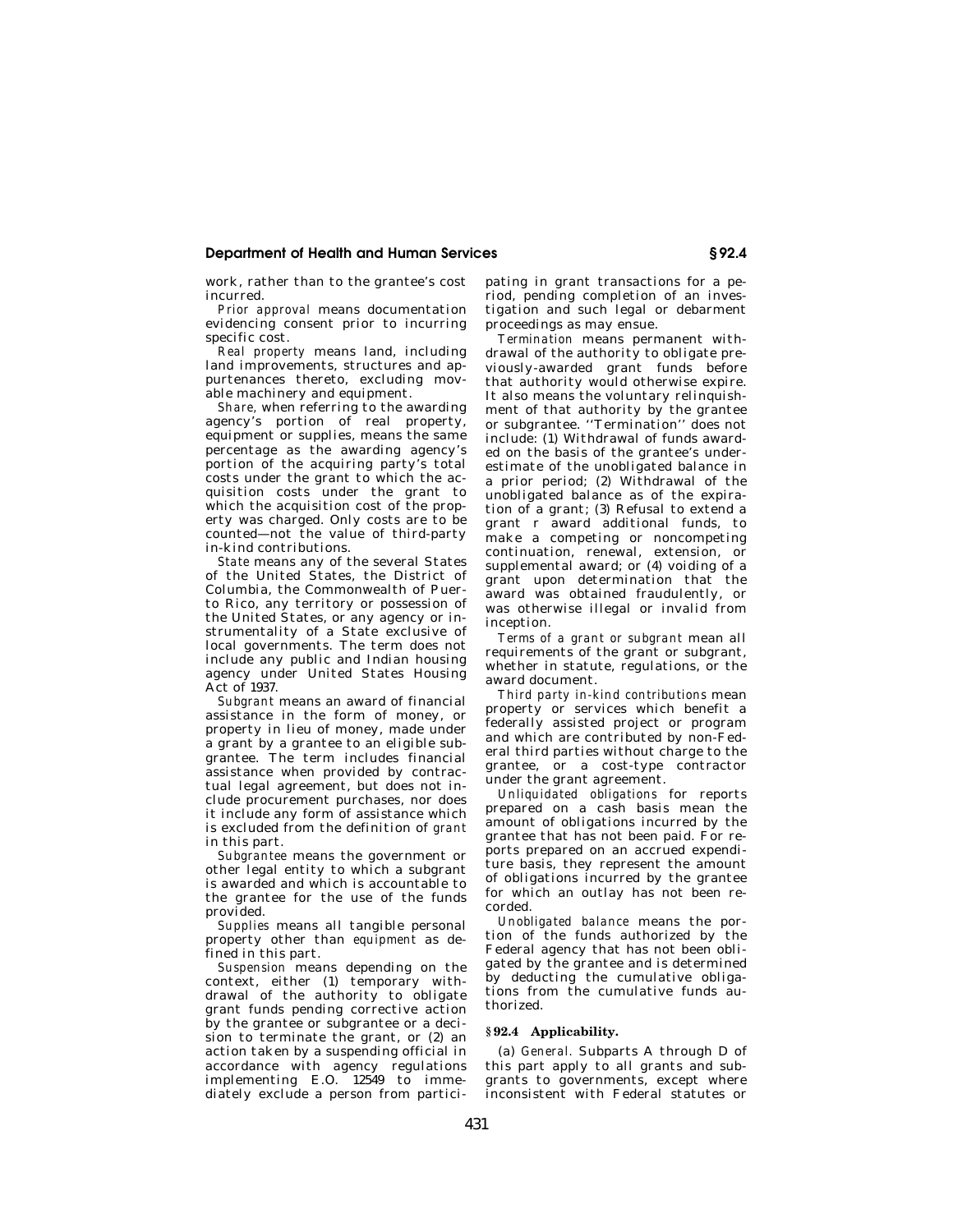with regulations authorized in accordance with the exception provision of §92.6, or:

(1) Grants and subgrants to State and local institutions of higher education or State and local hospitals.

(2) The block grants authorized by the Omnibus Budget Reconciliation Act of 1981 (Community Services; Preventive Health and Health Services; Alcohol, Drug Abuse, and Mental Health Services; Maternal and Child Health Services; Social Services; Low-Income Home Energy Assistance; States' Program of Community Development Block Grants for Small Cities; and Elementary and Secondary Education other than programs administered by the Secretary of Education under Title V, Subtitle D, Chapter 2, Section 583 the Secretary's discretionary grant program) and Titles I-III of the Job Training Partnership Act of 1982 and under the Public Health Services Act (Section 1921), Alcohol and Drug Abuse Treatment and Rehabilitation Block Grant and Part C of Title V, Mental Health Service for the Homeless Block Grant).

(3) Grants to local education agencies under 20 U.S.C. 236 through 241–1(a), and 242 through 244 (portions of the Impact Aid program), except for 20 U.S.C.  $238(d)(2)(c)$  and  $240(f)$  (Entitlement Increase for Handicapped Children); and

(4) Payments under the Veterans Administration's State Home Per Diem Program (38 U.S.C. 641(a)).

(b) [Reserved]

[53 FR 8079, 8087, Mar. 11, 1988, as amended at 65 FR 33632, May 24, 2000; 68 FR 52844, Sept. 8, 2003]

### **§ 92.5 Effect on other issuances.**

All other grants administration provisions of codified program regulations, program manuals, handbooks and other nonregulatory materials which are inconsistent with this part are superseded, except to the extent they are required by statute, or authorized in accordance with the exception provision in §92.6.

### **§ 92.6 Additions and exceptions.**

(a) For classes of grants and grantees subject to this part, Federal agencies may not impose additional administrative requirements except in codified regulations published in the FEDERAL REGISTER.

(b) Exceptions for classes of grants or grantees may be authorized only by OMB.

(c) Exceptions on a case-by-case basis and for subgrantees may be authorized by the affected Federal agencies.

### **Subpart B—Pre-Award Requirements**

### **§ 92.10 Forms for applying for grants.**

(a) *Scope.* (1) This section prescribes forms and instructions to be used by governmental organizations (except hospitals and institutions of higher education operated by a government) in applying for grants. This section is not applicable, however, to formula grant programs which do not require applicants to apply for funds on a project basis.

 $(2)$  This section applies only to applications to Federal agencies for grants, and is not required to be applied by grantees in dealing with applicants for subgrants. However, grantees are encouraged to avoid more detailed or burdensome application requirements for subgrants.

(b) *Authorized forms and instructions for governmental organizations.* (1) In applying for grants, applicants shall only use standard application forms or those prescribed by the granting agency with the approval of OMB under the Paperwork Reduction Act of 1980.

(2) Applicants are not required to submit more than the original and two copies of preapplications or applications.

(3) Applicants must follow all applicable instructions that bear OMB clearance numbers. Federal agencies may specify and describe the programs, functions, or activities that will be used to plan, budget, and evaluate the work under a grant. Other supplementary instructions may be issued only with the approval of OMB to the extent required under the Paperwork Reduction Act of 1980. For any standard form, except the SF–424 facesheet, Federal agencies may shade out or instruct the applicant to disregard any line item that is not needed.

(4) When a grantee applies for additional funding (such as a continuation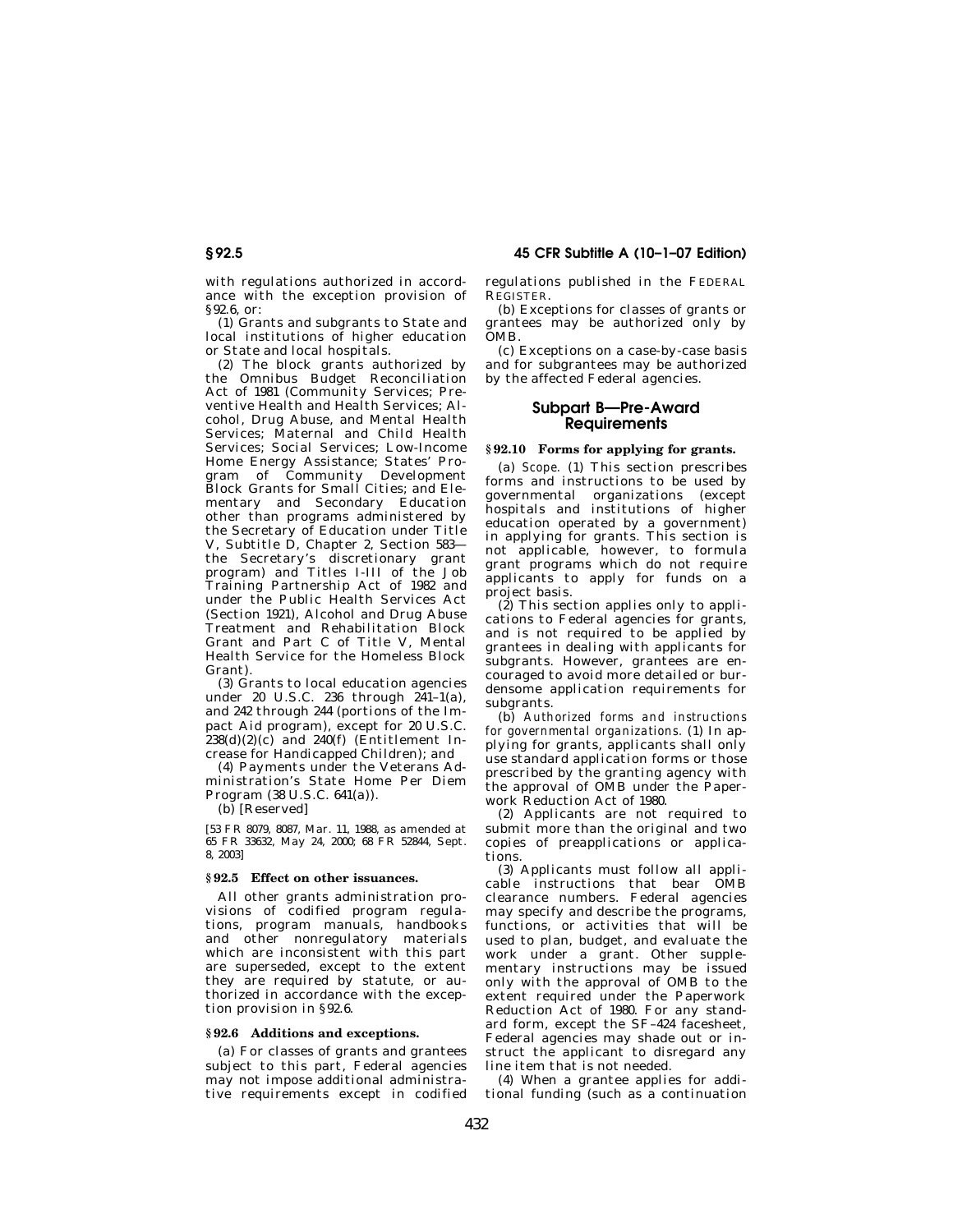or supplemental award) or amends a previously submitted application, only the affected pages need be submitted. Previously submitted pages with information that is still current need not be resubmitted.

### **§ 92.11 State plans.**

(a) *Scope.* The statutes for some programs require States to submit plans before receiving grants. Under regulations implementing Executive Order 12372, ''Intergovernmental Review of Federal Programs,'' States are allowed to simplify, consolidate and substitute plans. This section contains additional provisions for plans that are subject to regulations implementing the Executive order.

(b) *Requirements.* A State need meet only Federal administrative or programmatic requirements for a plan that are in statutes or codified regulations.

(c) *Assurances.* In each plan the State will include an assurance that the State shall comply with all applicable Federal statutes and regulations in effect with respect to the periods for which it receives grant funding. For this assurance and other assurances required in the plan, the State may:

(1) Cite by number the statutory or regulatory provisions requiring the assurances and affirm that it gives the assurances required by those provisions,

(2) Repeat the assurance language in the statutes or regulations, or

(3) Develop its own language to the extent permitted by law.

(d) *Amendments.* A State will amend a plan whenever necessary to reflect: (1) New or revised Federal statutes or regulations or (2) a material change in any State law, organization, policy, or State agency operation. The State will obtain approval for the amendment and its effective date but need submit for approval only the amended portions of the plan.

# **§ 92.12 Special grant or subgrant con-ditions for ''high-risk'' grantees.**

(a) A grantee or subgrantee may be considered ''high risk'' if an awarding agency determines that a grantee or subgrantee:

(1) Has a history of unsatisfactory performance, or

(2) Is not financially stable, or

(3) Has a management system which does not meet the management standards set forth in this part, or

(4) Has not conformed to terms and conditions of previous awards, or

(5) Is otherwise not responsible; and if the awarding agency determines that an award will be made, special conditions and/or restrictions shall correspond to the high risk condition and shall be included in the award.

(b) Special conditions or restrictions may include:

(1) Payment on a reimbursement basis;

(2) Withholding authority to proceed to the next phase until receipt of evidence of acceptable performance within a given funding period;

(3) Requiring additional, more detailed financial reports;

(4) Additional project monitoring;

(5) Requiring the grantee or subgrantee to obtain technical or management assistance; or

(6) Establishing additional prior approvals.

(c) If an awarding agency decides to impose such conditions, the awarding official will notify the grantee or subgrantee as early as possible, in writing, of:

(1) The nature of the special conditions/restrictions;

(2) The reason(s) for imposing them;

(3) The corrective actions which must be taken before they will be removed and the time allowed for completing the corrective actions and

(4) The method of requesting reconsideration of the conditions/restrictions imposed.

### **§ 92.13 Participation by faith-based organizations.**

The funds provided under this part shall be administered in compliance with the standards set forth in part 87 (Equal Treatment for Faith-based Organizations) of this chapter.

[69 FR 42592, July 16, 2004]

### **§ 92.14 Compliance with Part 87.**

The funds provided under this part shall be administered in compliance with the standards set forth in part 87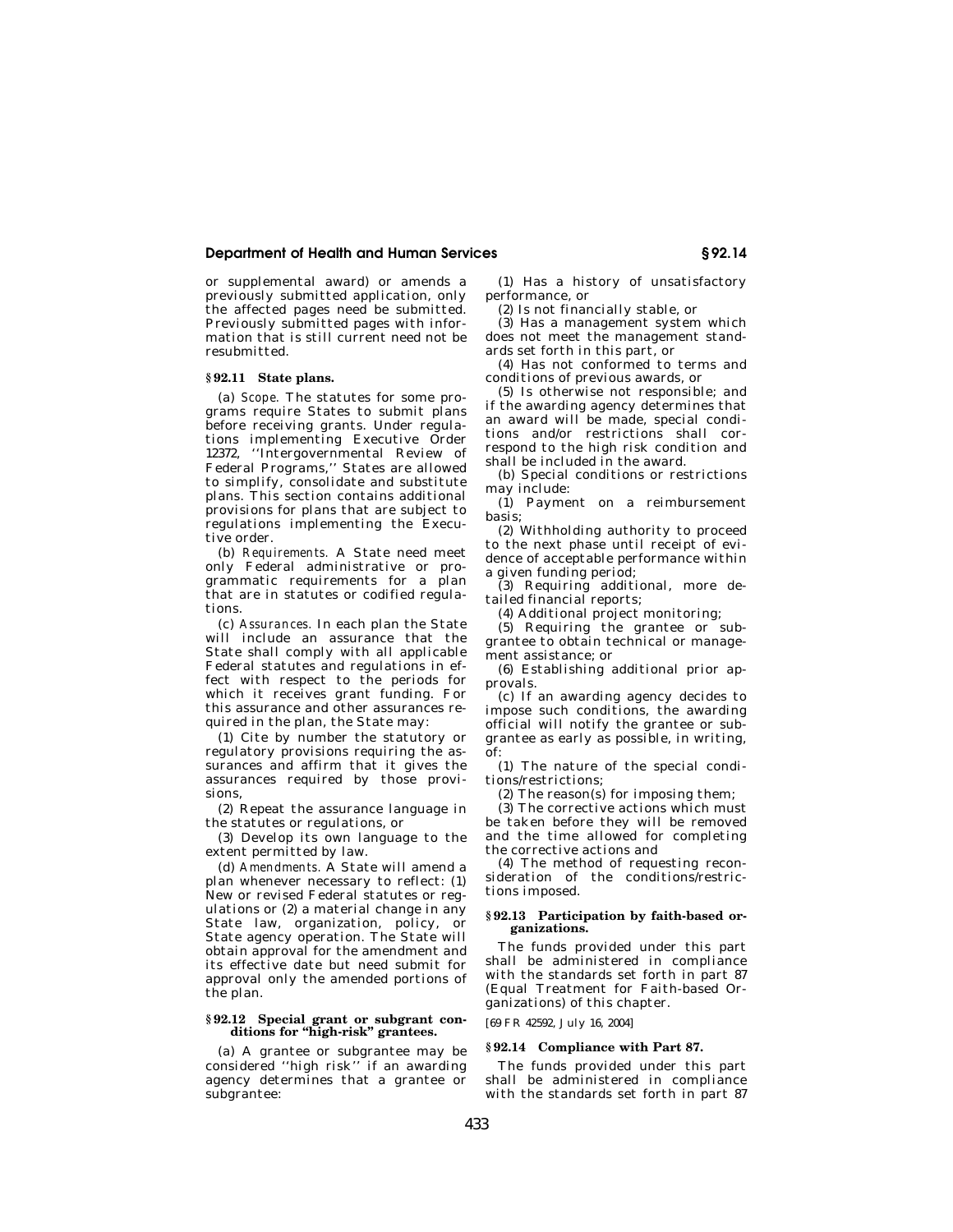(Equal Treatment for Faith-based Organizations) of this chapter.

[69 FR 42592, July 16, 2004]

### **Subpart C—Post-Award Requirements**

FINANCIAL ADMINISTRATION

### **§ 92.20 Standards for financial management systems.**

(a) A State must expand and account for grant funds in accordance with State laws and procedures for expending and accounting for its own funds. Fiscal control and accounting procedures of the State, as well as its subgrantees and cost-type contractors, must be sufficient to—

(1) Permit preparation of reports required by this part and the statutes authorizing the grant, and

(2) Permit the tracing of funds to a level of expenditures adequate to establish that such funds have not been used in violation of the restrictions and prohibitions of applicable statutes.

(b) The financial management systems of other grantees and subgrantees must meet the following standards:

(1) *Financial reporting.* Accurate, current, and complete disclosure of the financial results of financially assisted activities must be made in accordance with the financial reporting requirements of the grant or subgrant.

(2) *Accounting records.* Grantees and subgrantees must maintain records which adequately identify the source and application of funds provided for financially-assisted activities. These records must contain information pertaining to grant or subgrant awards and authorizations, obligations, unobligated balances, assets, liabilities, outlays or expenditures, and income.

(3) *Internal control.* Effective control and accountability must be maintained for all grant and subgrant cash, real and personal property, and other assets. Grantees and subgrantees must adequately safeguard all such property and must assure that it is used solely for authorized purposes.

(4) *Budget control.* Actual expenditures or outlays must be compared with budgeted amounts for each grant or subgrant. Financial information must be related to performance or pro-

**§ 92.20 45 CFR Subtitle A (10–1–07 Edition)** 

ductivity data, including the development of unit cost information whenever appropriate or specifically required in the grant or subgrant agreement. If unit cost data are required, estimates based on available documentation will be accepted whenever possible.

(5) *Allowable cost.* Applicable OMB cost principles, agency program regulations, and the terms of grant and subgrant agreements will be followed in determining the reasonableness, allowability, and allocability of costs.

(6) *Source documentation.* Accounting records must be supported by such source documentation as cancelled checks, paid bills, payrolls, time and attendance records, contract and subgrant award documents, etc.

(7) *Cash management.* Procedures for minimizing the time elapsing between the transfer of funds from the U.S. Treasury and disbursement by grantees and subgrantees must be followed whenever advance payment procedures are used. Grantees must establish reasonable procedures to ensure the receipt of reports on subgrantees' cash balances and cash disbursements in sufficient time to enable them to prepare complete and accurate cash transactions reports to the awarding agency. When advances are made by letterof-credit or electronic transfer of funds methods, the grantee must make drawdowns as close as possible to the time of making disbursements. Grantees must monitor cash drawdowns by their subgrantees to assure that they conform substantially to the same standards of timing and amount as apply to advances to the grantees.

(c) An awarding agency may review the adequacy of the financial management system of any applicant for financial assistance as part of a preaward review or at any time subsequent to award.

### **§ 92.21 Payment.**

(a) *Scope.* This section prescribes the basic standard and the methods under which a Federal agency will make payments to grantees, and grantees will make payments to subgrantees and contractors.

(b) *Basic standard.* Methods and procedures for payment shall minimize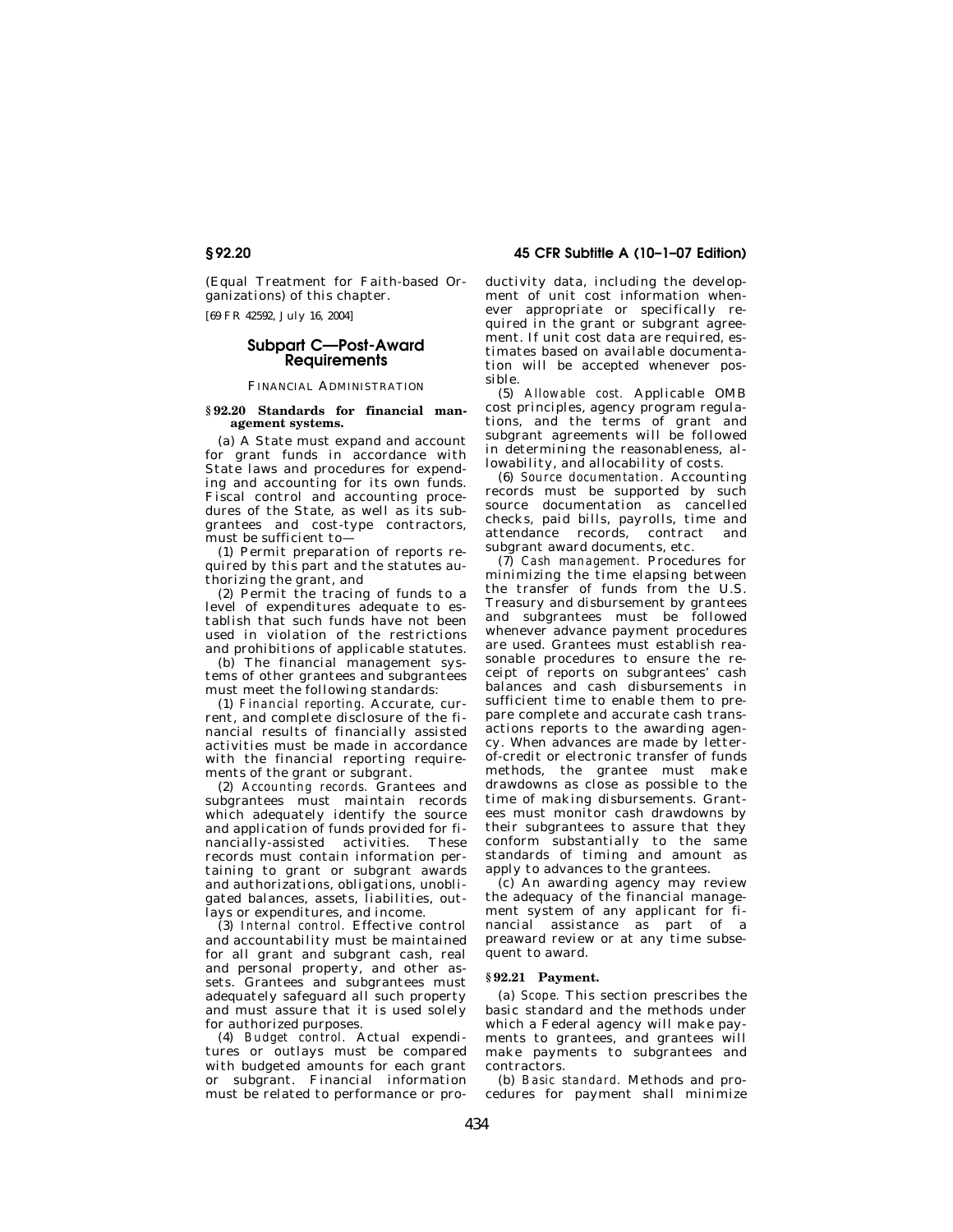the time elapsing between the transfer of funds and disbursement by the grantee or subgrantee, in accordance with Treasury regulations at 31 CFR Part 205.

(c) *Advances.* Grantees and subgrantees shall be paid in advance, provided they maintain or demonstrate the willingness and ability to maintain procedures to minimize the time elapsing between the transfer of the funds and their disbursement by the grantee or subgrantee.

(d) *Reimbursement.* Reimbursement shall be the preferred method when the requirements in paragraph (c) of this section are not met. Grantees and subgrantees may also be paid by reimbursement for any construction grant. Except as otherwise specified in regulation, Federal agencies shall not use the percentage of completion method to pay construction grants. The grantee or subgrantee may use that method to pay its construction contractor, and if it does, the awarding agency's payments to the grantee or subgrantee will be based on the grantee's or subgrantee's actual rate of disbursement.

(e) *Working capital advances.* If a grantee cannot meet the criteria for advance payments described in paragraph (c) of this section, and the Federal agency has determined that reimbursement is not feasible because the grantee lacks sufficient working capital, the awarding agency may provide cash or a working capital advance basis. Under this procedure the awarding agency shall advance cash to the grantee to cover its estimated disbursement needs for an initial period generally geared to the grantee's disbursing cycle. Thereafter, the awarding agency shall reimburse the grantee for its actual cash disbursements. The working capital advance method of payment shall not be used by grantees or subgrantees if the reason for using such method is the unwillingness or inability of the grantee to provide timely advances to the subgrantee to meet the subgrantee's actual cash disbursements.

(f) *Effect of program income, refunds, and audit recoveries on payment.* (1) Grantees and subgrantees shall disburse repayments to and interest earned on a revolving fund before requesting additional cash payments for the same activity.

(2) Except as provided in paragraph  $(f)(1)$  of this section, grantees and subgrantees shall disburse program income, rebates, refunds, contract settlements, audit recoveries and interest earned on such funds before requesting additional cash payments.

(g) *Withholding payments.* (1) Unless otherwise required by Federal statute, awarding agencies shall not withhold payments for proper charges incurred by grantees or subgrantees unless—

(i) The grantee or subgrantee has failed to comply with grant award conditions or

(ii) The grantee or subgrantee is indebted to the United States.

(2) Cash withheld for failure to comply with grant award condition, but without suspension of the grant, shall be released to the grantee upon subsequent compliance. When a grant is suspended, payment adjustments will be made in accordance with §92.43(c).

(3) A Federal agency shall not make payment to grantees for amounts that are withheld by grantees or subgrantees from payment to contractors to assure satisfactory completion of work. Payments shall be made by the Federal agency when the grantees or subgrantees actually disburse the withheld funds to the contractors or to escrow accounts established to assure satisfactory completion of work.

(h) *Cash depositories.* (1) Consistent with the national goal of expanding the opportunities for minority business enterprises, grantees and subgrantees are encouraged to use minority banks (a bank which is owned at least 50 percent by minority group members). A list of minority owned banks can be obtained from the Minority Business Development Agency, Department of Commerce, Washington, DC 20230.

(2) A grantee or subgrantee shall maintain a separate bank account only when required by Federal-State agreement.

(i) *Interest earned on advances.* Except for interest earned on advances of funds exempt under the Intergovernmental Cooperation Act (31 U.S.C. 6501 et seq.) and the Indian Self-Determination Act (23 U.S.C. 450), grantees and subgrantees shall promptly, but at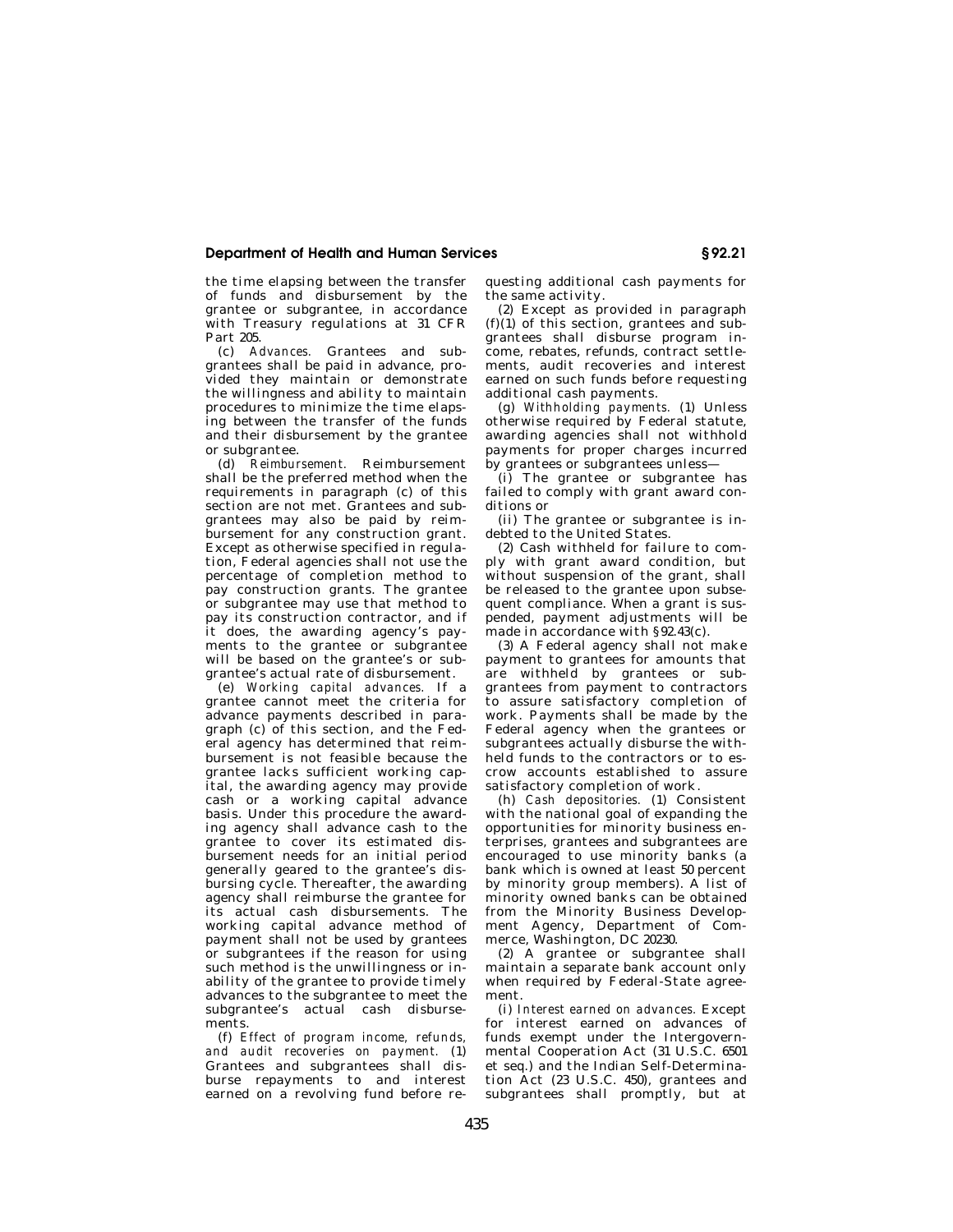least quarterly, remit interest earned on advances to the Federal agency. The grantee or subgrantee may keep interest amounts up to \$100 per year for administrative expenses.

### **§ 92.22 Allowable costs.**

(a) *Limitation on use of funds.* Grant funds may be used only for:

(1) The allowable costs of the grantees, subgrantees and cost-type contractors, including allowable costs in the form of payments to fixed-price contractors; and

(2) Reasonable fees or profit to costtype contractors but not any fee or profit (or other increment above allowable costs) to the grantee or subgrantee.

(b) *Applicable cost principles.* For each kind of organization, there is a set of Federal principles for determining allowable costs. Allowable costs will be determined in accordance with the cost principles applicable to the organization incurring the costs. The following chart lists the kinds of organizations and the applicable cost principles.

| For the costs of a-                                                                                                                                                                                 | Use the principles in-                                                                                                                                                                                       |
|-----------------------------------------------------------------------------------------------------------------------------------------------------------------------------------------------------|--------------------------------------------------------------------------------------------------------------------------------------------------------------------------------------------------------------|
| State, local or Indian tribal<br>government.                                                                                                                                                        | OMB Circular A-87.                                                                                                                                                                                           |
| Private nonprofit organization<br>other than an (1) institution<br>of higher education, (2)<br>hospital, or (3) organization<br>named in OMB Circular A-<br>122 as not subject to that<br>circular. | OMB Circular A-122.                                                                                                                                                                                          |
| Educational institutions.<br>For-profit organization other<br>than a hospital and an or-<br>ganization named in OBM<br>Circular A-122 as not sub-<br>ject to that circular.                         | OMB Circular A-21.<br>48 CFR Part 31. Contract<br>Cost Principles and Proce-<br>dures, or uniform cost ac-<br>counting standards that<br>comply with cost principles<br>acceptable to the Federal<br>agency. |

### **§ 92.23 Period of availability of funds.**

(a) *General.* Where a funding period is specified, a grantee may charge to the award only costs resulting from obligations of the funding period unless carryover of unobligated balances is permitted, in which case the carryover balances may be charged for costs resulting from obligations of the subsequent funding period.

(b) *Liquidation of obligations.* A grantee must liquidate all obligations incurred under the award not later than 90 days after the end of the funding pe-

**§ 92.22 45 CFR Subtitle A (10–1–07 Edition)** 

riod (or as specified in a program regulation) to coincide with the submission of the annual Financial Status Report (SF–269). The Federal agency may extend this deadline at the request of the grantee.

### **§ 92.24 Matching or cost sharing.**

(a) *Basic rule: Costs and contributions acceptable.* With the qualifications and exceptions listed in paragraph (b) of this section, a matching or cost sharing requirement may be satisfied by either or both of the following:

(1) Allowable costs incurred by the grantee, subgrantee or a cost-type contractor under the assistance agreement. This includes allowable costs borne by non-Federal grants or by others cash donations from non-Federal third parties.

(2) The value of third party in-kind contributions applicable to the period to which the cost sharing or matching requirements applies.

(b) *Qualifications and exceptions*—(1) *Costs borne by other Federal grant agreements.* Except as provided by Federal statute, a cost sharing or matching requirement may not be met by costs borne by another Federal grant. This prohibition does not apply to income earned by a grantee or subgrantee from a contract awarded under another Federal grant.

(2) *General revenue sharing.* For the purpose of this section, general revenue sharing funds distributed under 31 U.S.C. 6702 are not considered Federal grant funds.

(3) *Cost or contributions counted towards other Federal costs-sharing requirements.* Neither costs nor the values of third party in-kind contributions may count towards satisfying a cost sharing or matching requirement of a grant agreement if they have been or will be counted towards satisfying a cost sharing or matching requirement of another Federal grant agreement, a Federal procurement contract, or any other award of Federal funds.

(4) *Costs financed by program income.*  Costs financed by program income, as defined in §92.25, shall not count towards satisfying a cost sharing or matching requirement unless they are expressly permitted in the terms of the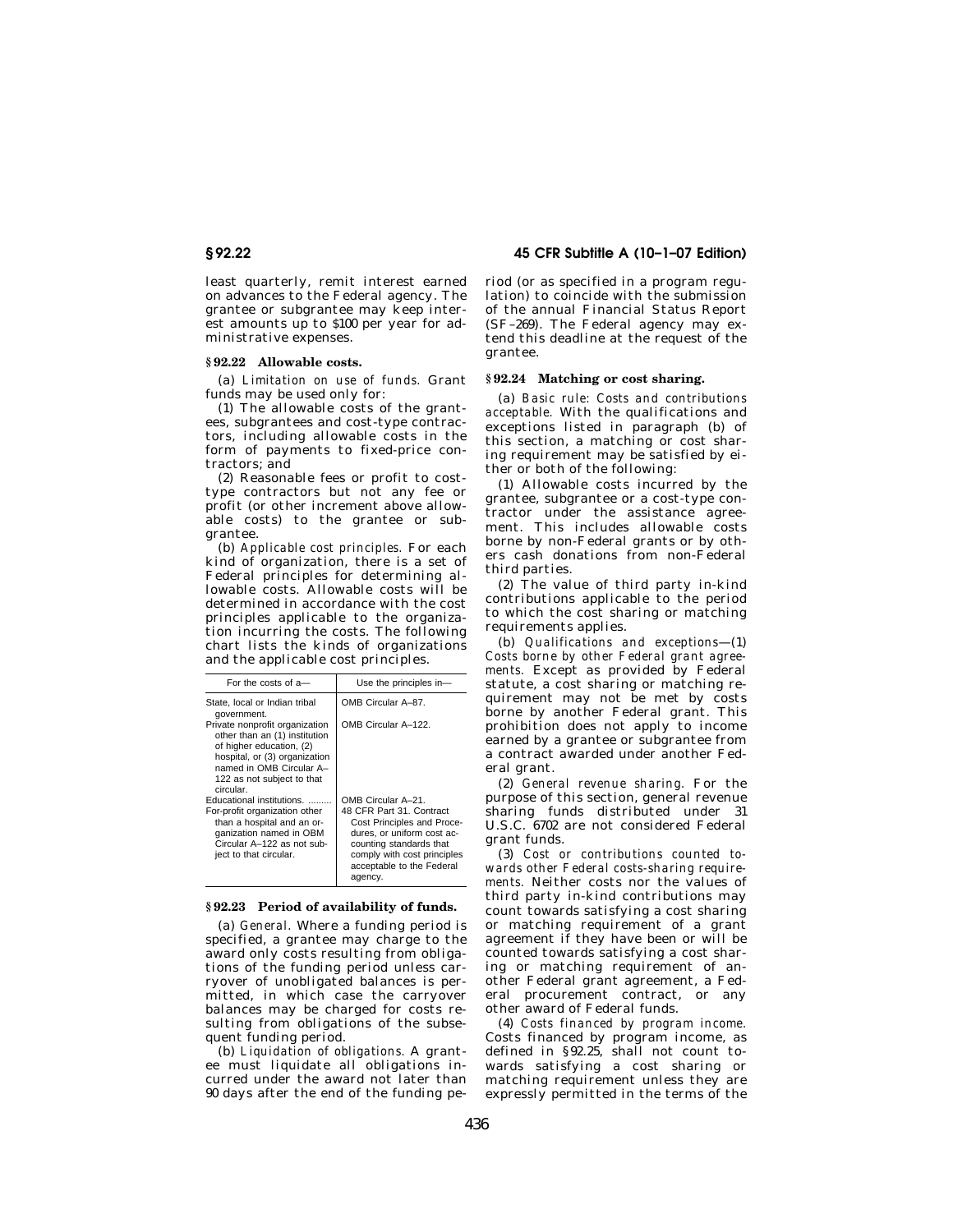assistance agreement. (This use of general program income is described in §92.25(g).)

(5) *Services or property financed by income earned by contractors.* Contractors under a grant may earn income from the activities carried out under the contract in addition to the amounts earned from the party awarding the contract. No costs of services or property supported by this income may count toward satisfying a cost sharing or matching requirement unless other provisions of the grant agreement expressly permit this kind of income to be used to meet the requirement.

(6) *Records.* Costs and third party inkind contributions counting towards satisfying a cost sharing or matching requirement must be verifiable from the records of grantees and subgrantee or cost-type contractors. These records must show how the value placed on third party in-kind contributions was derived. To the extent feasible, volunteer services will be supported by the same methods that the organization uses to support the allocability of regular personnel costs.

(7) *Special standards for third party inkind contributions.* (i) Third party inkind contributions count towards satisfying a cost sharing or matching requirement only where, if the party receiving the contributions were to pay for them, the payments would be allowable costs.

(ii) Some third party in-kind contributions are goods and services that, if the grantee, subgrantee, or contractor receiving the contribution had to pay for them, the payments would have been an indirect costs. Costs sharing or matching credit for such contributions shall be given only if the grantee, subgrantee, or contractor has established, along with its regular indirect cost rate, a special rate for allocating to individual projects or programs the value of the contributions.

(iii) A third party in-kind contribution to a fixed-price contract may count towards satisfying a cost sharing or matching requirement only if it results in:

(A) An increase in the services or property provided under the contract (without additional cost to the grantee or subgrantee) or

(B) A cost savings to the grantee or subgrantee.

(iv) The values placed on third party in-kind contributions for cost sharing or matching purposes will conform to the rules in the succeeding sections of this part. If a third party in-kind contribution is a type not treated in those sections, the value placed upon it shall be fair and reasonable.

(c) *Valuation of donated services*—(1) *Volunteer services.* Unpaid services provided to a grantee or subgrantee by individuals will be valued at rates consistent with those ordinarily paid for similar work in the grantee's or subgrantee's organization. If the grantee or subgrantee does not have employees performing similar work, the rates will be consistent with those ordinarily paid by other employers for similar work in the same labor market. In either case, a reasonable amount for fringe benefits may be included in the valuation.

(2) *Employees of other organizations.*  When an employer other than a grantee, subgrantee, or cost-type contractor furnishes free of charge the services of an employee in the employee's normal line of work, the services will be valued at the employee's regular rate of pay exclusive of the employee's fringe benefits and overhead costs. If the services are in a different line of work, paragraph (c)(1) of this section applies.

(d) *Valuation of third party donated supplies and loaned equipment or space.*  (1) If a third party donates supplies, the contribution will be valued at the market value of the supplies at the time of donation.

(2) If a third party donates the use of equipment or space in a building but retains title, the contribution will be valued at the fair rental rate of the equipment or space.

(e) *Valuation of third party donated equipment, buildings, and land.* If a third party donates equipment, buildings, or land, and title passes to a grantee or subgrantee, the treatment of the donated property will depend upon the purpose of the grant or subgrant, as follows:

(1) *Awards for capital expenditures.* If the purpose of the grant or subgrant is to assist the grantee or subgrantee in the acquisition of property, the market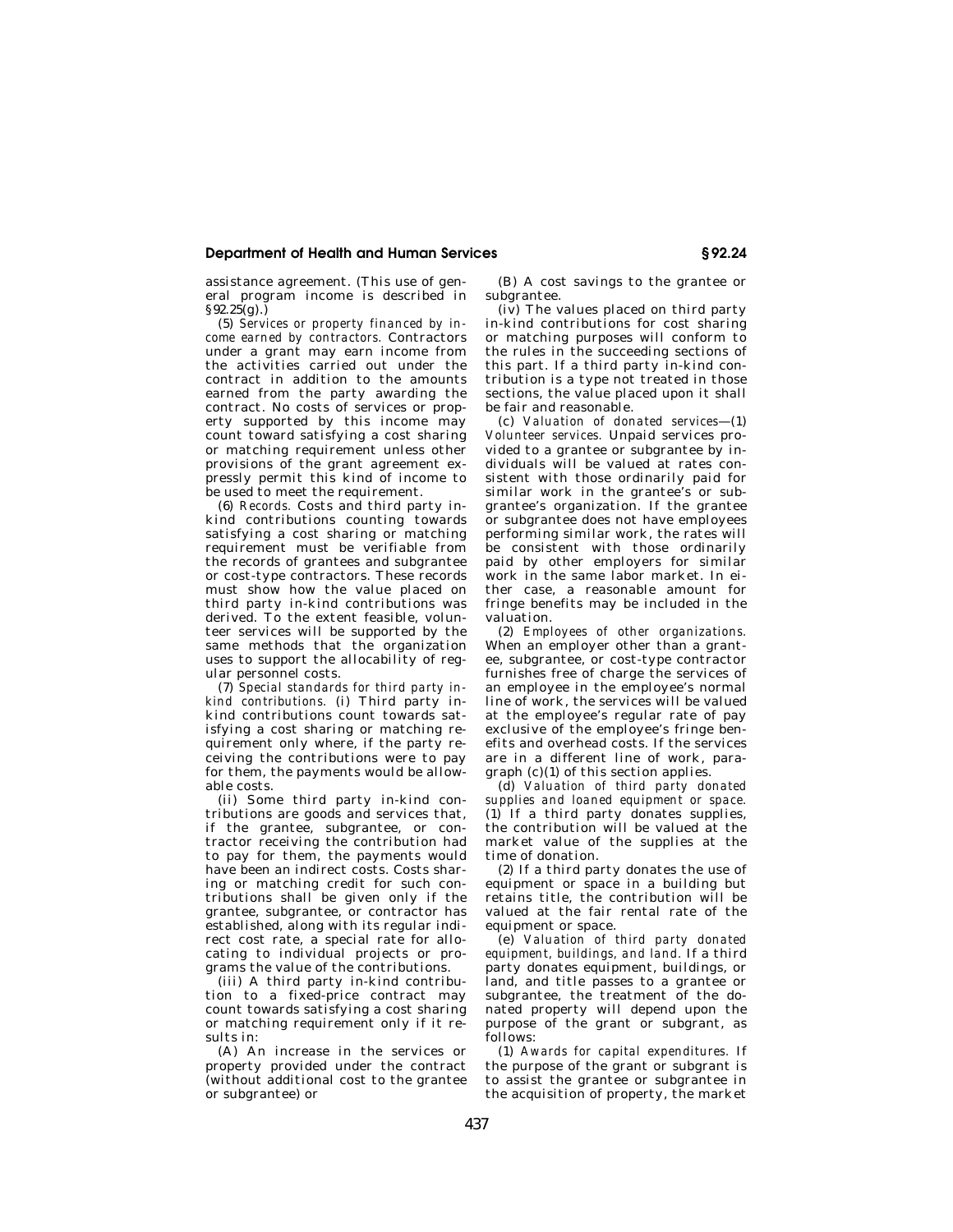value of that property at the time of donation may be counted as cost sharing or matching,

(2) *Other awards.* If assisting in the acquisition of property is not the purpose of the grant or subgrant, paragraphs  $(e)(2)$  (i) and (ii) of this section apply:

(i) If approval is obtained from the awarding agency, the market value at the time of donation of the donated equipment or buildings and the fair rental rate of the donated land may be counted as cost sharing or matching. In the case of a subgrant, the terms of the grant agreement may require that the approval be obtained from the Federal agency as well as the grantee. In all cases, the approval may be given only if a purchase of the equipment or rental of the land would be approved as an allowable direct cost. If any part of the donated property was acquired with Federal funds, only the non-federal share of the property may be counted as cost-sharing or matching.

(ii) If approval is not obtained under paragraph  $(e)(2)(i)$  of this section, no amount may be counted for donated land, and only depreciation or use allowances may be counted for donated equipment and buildings. The depreciation or use allowances for this property are not treated as third party in-kind contributions. Instead, they are treated as costs incurred by the grantee or subgrantee. They are computed and allocated (usually as indirect costs) in accordance with the cost principles specified in §92.22, in the same way as depreciation or use allowances for purchased equipment and buildings. The amount of depreciation or use allowances for donated equipment and buildings is based on the property's market value at the time it was donated.

(f) *Valuation of grantee or subgrantee donated real property for construction/acquisition.* If a grantee or subgrantee donates real property for a construction or facilities acquisition project, the current market value of that property may be counted as cost sharing or matching. If any part of the donated property was acquired with Federal funds, only the non-federal share of the property may be counted as cost sharing or matching.

### **§ 92.25 45 CFR Subtitle A (10–1–07 Edition)**

(g) *Appraisal of real property.* In some cases under paragraphs  $(d)$ ,  $(e)$  and  $(f)$ of this section, it will be necessary to establish the market value of land or a building or the fair rental rate of land or of space in a building. In these cases, the Federal agency may require the market value or fair rental value be set by an independent appraiser, and that the value or rate be certified by the grantee. This requirement will also be imposed by the grantee on subgrantees.

### **§ 92.25 Program income.**

(a) *General.* Grantees are encouraged to earn income to defray program costs. Program income includes income from fees for services performed, from the use or rental of real or personal property acquired with grant funds, from the sale of commodities or items fabricated under a grant agreement, and from payments of principal and interest on loans made with grant funds. Except as otherwise provided in regulations of the Federal agency, program income does not include interest on grant funds, rebates, credits, discounts, refunds, etc. and interest earned on any of them.

(b) *Definition of program income.* Program income means gross income received by the grantee or subgrantee directly generated by a grant supported activity, or earned only as a result of the grant agreement during the grant period. "During the grant period" is the time between the effective date of the award and the ending date of the award reflected in the final financial report.

(c) *Cost of generating program income.*  If authorized by Federal regulations or the grant agreement, costs incident to the generation of program income may be deducted from gross income to determine program income.

(d) *Governmental revenues.* Taxes, special assessments, levies, fines, and other such revenues raised by a grantee or subgrantee are not program income unless the revenues are specifically identified in the grant agreement or Federal agency regulations as program income.

(e) *Royalties.* Income from royalties and license fees for copyrighted material, patents, and inventions developed by a grantee or subgrantee is program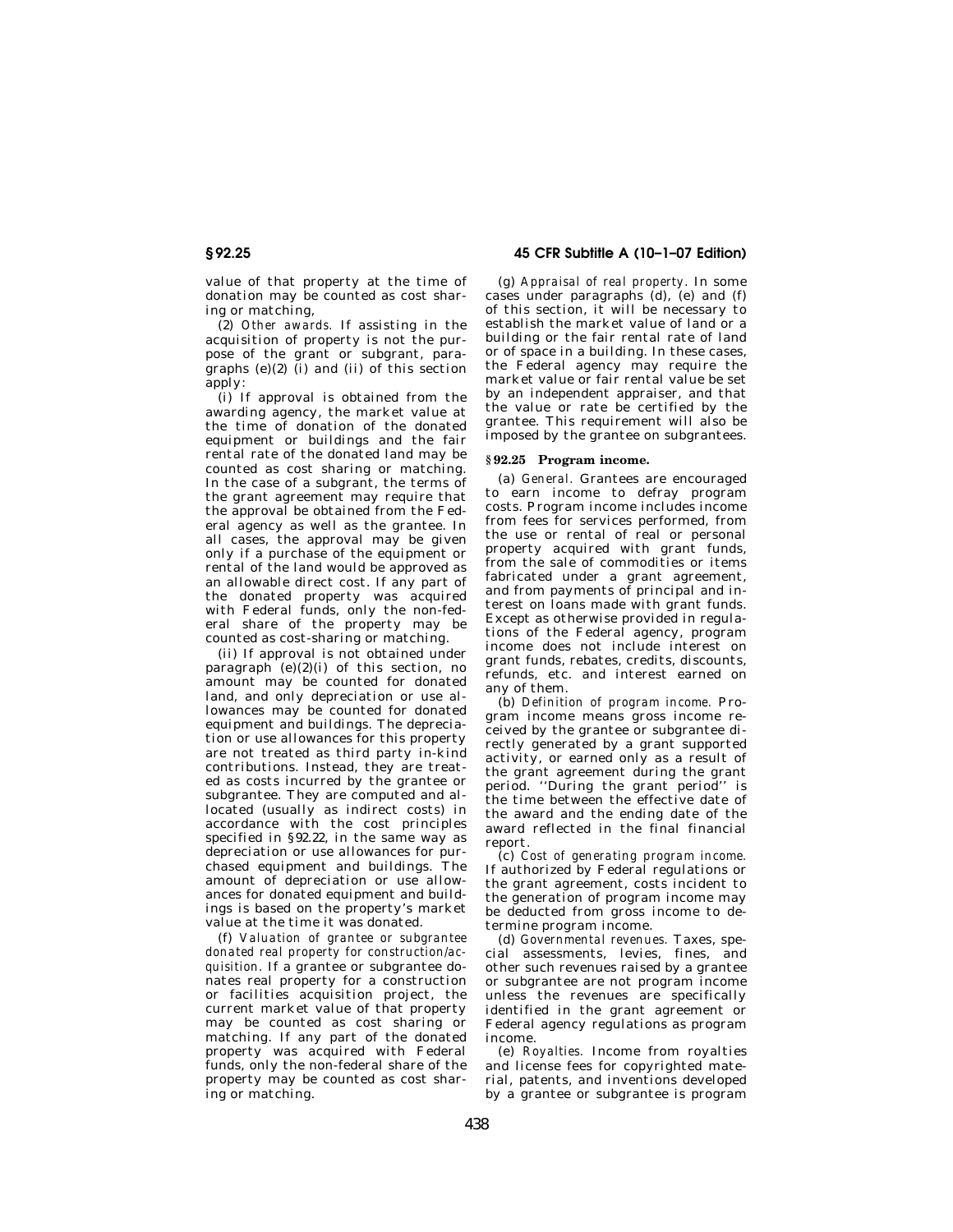income only if the revenues are specifically identified in the grant agreement or Federal agency regulations as program income. (See §92.34.)

(f) *Property.* Proceeds from the sale of real property or equipment will be handled in accordance with the requirements of §§92.31 and 92.32.

(g) *Use of program income.* Program income shall be deducted from outlays which may be both Federal and non-Federal as described below, unless the Federal agency regulations or the grant agreement specify another alternative (or a combination of the alternatives). In specifying alternatives, the Federal agency may distinguish between income earned by the grantee and income earned by subgrantees and between the sources, kinds, or amounts of income. When Federal agencies authorize the alternatives in paragraphs (g) (2) and (3) of this section, program income in excess of any limits stipulated shall also be deducted from outlays.

(1) *Deduction.* Ordinarily program income shall be deducted from total allowable costs to determine the net allowable costs. Program income shall be used for current costs unless the Federal agency authorizes otherwise. Program income which the grantee did not anticipate at the time of the award shall be used to reduce the Federal agency and grantee contributions rather than to increase the funds committed to the project.

(2) *Addition.* When authorized, program income may be added to the funds committed to the grant agreement by the Federal agency and the grantee. The program income shall be used for the purposes and under the conditions of the grant agreement.

(3) *Cost sharing or matching.* When authorized, program income may be used to meet the cost sharing or matching requirement of the grant agreement. The amount of the Federal grant award remains the same.

(h) *Income after the award period.*  There are no Federal requirements governing the disposition of program income earned after the end of the award period (i.e., until the ending date of the final financial report, see paragraph (a) of this section), unless the terms of the

439

agreement or the Federal agency regulations provide otherwise.

### **§ 92.26 Non-Federal audit.**

(a) *Basic rule.* Grantees and subgrantees are responsible for obtaining audits in accordance with the Single Audit Act Amendments of 1996 (31 U.S.C. 7501–7507) and revised OMB Circular A–133, ''Audits of States, Local Governments, and Non-Profit Organizations.'' The audits shall be made by an independent auditor in accordance with generally accepted government auditing standards covering financial audits.

(b) *Subgrantees.* State or local governments, as those terms are defined for purposes of the Single Audit Act Amendments of 1996, that provide Federal awards to a subgrantee, which expends \$300,000 or more (or other amount as specified by OMB) in Federal awards in a fiscal year, shall:

(1) Determine whether State or local subgrantees have met the audit requirements of the Act and whether subgrantees covered by OMB Circular A– 110, ''Uniform Administrative Requirements for Grants and Agreements with Institutions of Higher Education, Hospitals, and Other Non-Profit Organizations,'' have met the audit requirements of the Act. Commercial contractors (private for-profit and private and governmental organizations) providing goods and services to State and local governments are not required to have a single audit performed. State and local governments should use their own procedures to ensure that the contractor has complied with laws and regulations affecting the expenditure of Federal funds;

(2) Determine whether the subgrantee spent Federal assistance funds provided in accordance with applicable laws and regulations. This may be accomplished by reviewing an audit of the subgrantee made in accordance with the Act, Circular A–110, or through other means (e.g., program reviews) if the subgrantee has not had such an audit;

(3) Ensure that appropriate corrective action is taken within six months after receipt of the audit report in instance of noncompliance with Federal laws and regulations;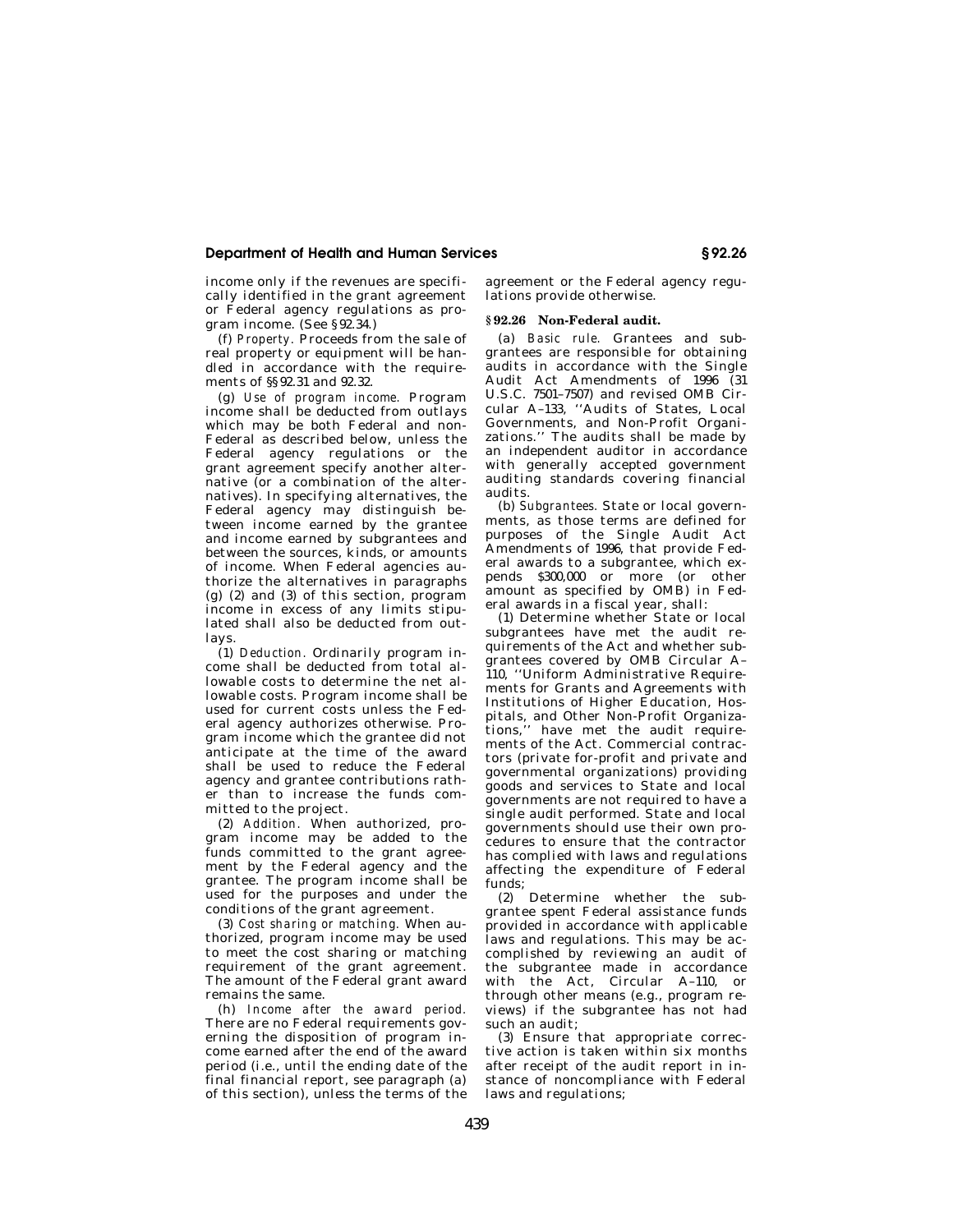(4) Consider whether subgrantee audits necessitate adjustment of the grantee's own records; and

(5) Require each subgrantee to permit independent auditors to have access to the records and financial statements.

(c) *Auditor selection.* In arranging for audit services, §92.36 shall be followed.

[53 FR 8079, 8087, Mar. 11, 1988, as amended at 62 FR 45939, 45945, Aug. 29, 1997]

CHANGES, PROPERTY, AND SUBAWARDS

### **§ 92.30 Changes.**

(a) *General*. Grantees and subgrantees are permitted to rebudget within the approved direct cost budget to meet unanticipated requirements and may make limited program changes to the approved project. However, unless waived by the awarding agency, certain types of post-award changes in budgets and projects shall require the prior written approval of the awarding agency.

(1) Approvals shall not be valid unless they are in writing, and signed by at least one of the following officials of the Department of Health and Human Services (HHS):

(i) The responsible Grants Officer or his or her designee;

(ii) The head of the HHS Operating or Staff Division that awarded the grant; or

(iii) The head of the Regional Office of the HHS Operating or Staff Division that awarded the grant.

(b) *Relation to cost principles.* The applicable cost principles (see §92.22) contain requirements for prior approval of certain types of costs. Except where waived, those requirements apply to all grants and subgrants even if paragraphs (c) through (f) of this section do not.

(c) *Budget changes*—(1) *Nonconstruction projects.* Except as stated in other regulations or an award document, grantees or subgrantees shall obtain the prior approval of the awarding agency whenever any of the following changes is anticipated under a nonconstruction award:

(i) Any revision which would result in the need for additional funding.

(ii) Unless waived by the awarding agency, cumulative transfers among direct cost categories, or, if applicable,

**§ 92.30 45 CFR Subtitle A (10–1–07 Edition)** 

among separately budgeted programs, projects, functions, or activities which exceed or are expected to exceed ten percent of the current total approved budget, whenever the awarding agency's share exceeds \$100,000.

(iii) Transfer of funds allotted for training allowances (i.e., from direct payments to trainees to other expense categories).

(2) *Construction projects.* Grantees and subgrantees shall obtain prior written approval for any budget revision which would result in the need for additional funds.

(3) *Combined construction and nonconstruction projects.* When a grant or subgrant provides funding for both construction and nonconstruction activities, the grantee or subgrantee must obtain prior written approval from the awarding agency before making any fund or budget transfer from nonconstruction to construction or vice versa.

(d) *Programmatic changes.* Grantees or subgrantees must obtain the prior approval of the awarding agency whenever any of the following actions is anticipated:

(1) Any revision of the scope or objectives of the project (regardless of whether there is an associated budget revision requiring prior approval).

(2) Need to extend the period of availability of funds.

(3) Changes in key persons in cases where specified in an application or a grant award. In research projects, a change in the project director or principal investigator shall always require approval unless waived by the awarding agency.

(4) Under nonconstruction projects, contracting out, subgranting (if authorized by law) or otherwise obtaining the services of a third party to perform activities which are central to the purposes of the award. This approval requirement is in addition to the approval requirements of §92.36 but does not apply to the procurement of equipment, supplies, and general support services.

(5) Providing medical care to individuals under research grants.

(e) *Additional prior approval requirements.* The awarding agency may not require prior approval for any budget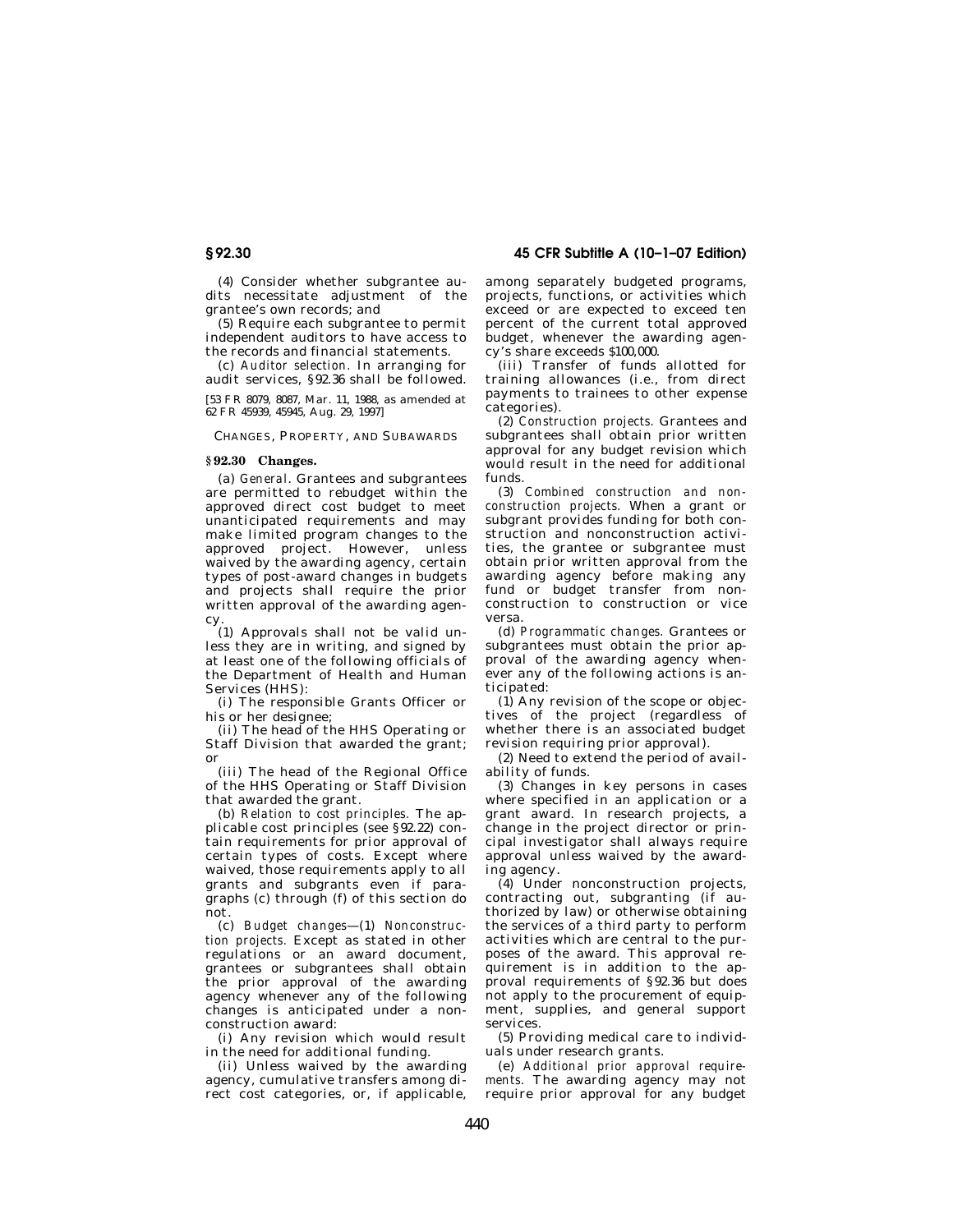revision which is not described in paragraph (c) of this section.

(f) *Requesting prior approval.* (1) A request for prior approval of any budget revision will be in the same budget formal the grantee used in its application and shall be accompanied by a narrative justification for the proposed revision.

(2) A request for a prior approval under the applicable Federal cost principles (see §92.22) may be made by letter.

(3) A request by a subgrantee for prior approval will be addressed in writing to the grantee. The grantee will promptly review such request and shall approve or disapprove the request in writing. A grantee will not approve any budget or project revision which is inconsistent with the purpose or terms and conditions of the Federal grant to the grantee. If the revision, requested by the subgrantee would result in a change to the grantee's approved project which requires Federal prior approval, the grantee will obtain the Federal agency's approval before approving the subgrantee's request.

[53 FR 8079, 8087, Mar. 11, 1988, as amended at 53 FR 8079, Mar. 11, 1988]

### **§ 92.31 Real property.**

(a) *Title.* Subject to the obligations and conditions set forth in this section, title to real property acquired under a grant or subgrant will vest upon acquisition in the grantee or subgrantee respectively.

(b) *Use.* Except as otherwise provided by Federal statutes, real property will be used for the originally authorized purposes as long as needed for that purposes, and the grantee or subgrantee shall not dispose of or encumber its title or other interests.

(c) *Disposition.* When real property is no longer needed for the originally authorized purpose, the grantee or subgrantee will request disposition instructions from the awarding agency. The instructions will provide for one of the following alternatives:

(1) *Retention of title.* Retain title after compensating the awarding agency. The amount paid to the awarding agency will be computed by applying the awarding agency's percentage of participation in the cost of the original

purchase to the fair market value of .<br>the property. However, in those situations where a grantee or subgrantee is disposing of real property acquired with grant funds and acquiring replacement real property under the same program, the net proceeds from the disposition may be used as an offset to the cost of the replacement property.

(2) *Sale of property.* Sell the property and compensate the awarding agency. The amount due to the awarding agency will be calculated by applying the awarding agency's percentage of participation in the cost of the original purchase to the proceeds of the sale after deduction of any actual and reasonable selling and fixing-up expenses. If the grant is still active, the net proceeds from sale may be offset against the original cost of the property. When a grantee or subgrantee is directed to sell property, sales procedures shall be followed that provide for competition to the extent practicable and result in the highest possible return.

(3) *Transfer of title.* Transfer title to the awarding agency or to a thirdparty designated/approved by the awarding agency. The grantee or subgrantee shall be paid an amount calculated by applying the grantee or subgrantee's percentage of participation in the purchase of the real property to the current fair market value of the property.

### **§ 92.32 Equipment.**

(a) *Title.* Subject to the obligations and conditions set forth in this section, title to equipment acquired under a grant or subgrant will vest upon acquisition in the grantee or subgrantee respectively.

(b) *States.* A State will use, manage, and dispose of equipment acquired under a grant by the State in accordance with State laws and procedures. Other grantees and subgrantees will follow paragraphs (c) through (e) of this section.

(c) *Use.* (1) Equipment shall be used by the grantee or subgrantee in the program or project for which it was acquired as long as needed, whether or not the project or program continues to be supported by Federal funds. When no longer needed for the original program or project, the equipment may be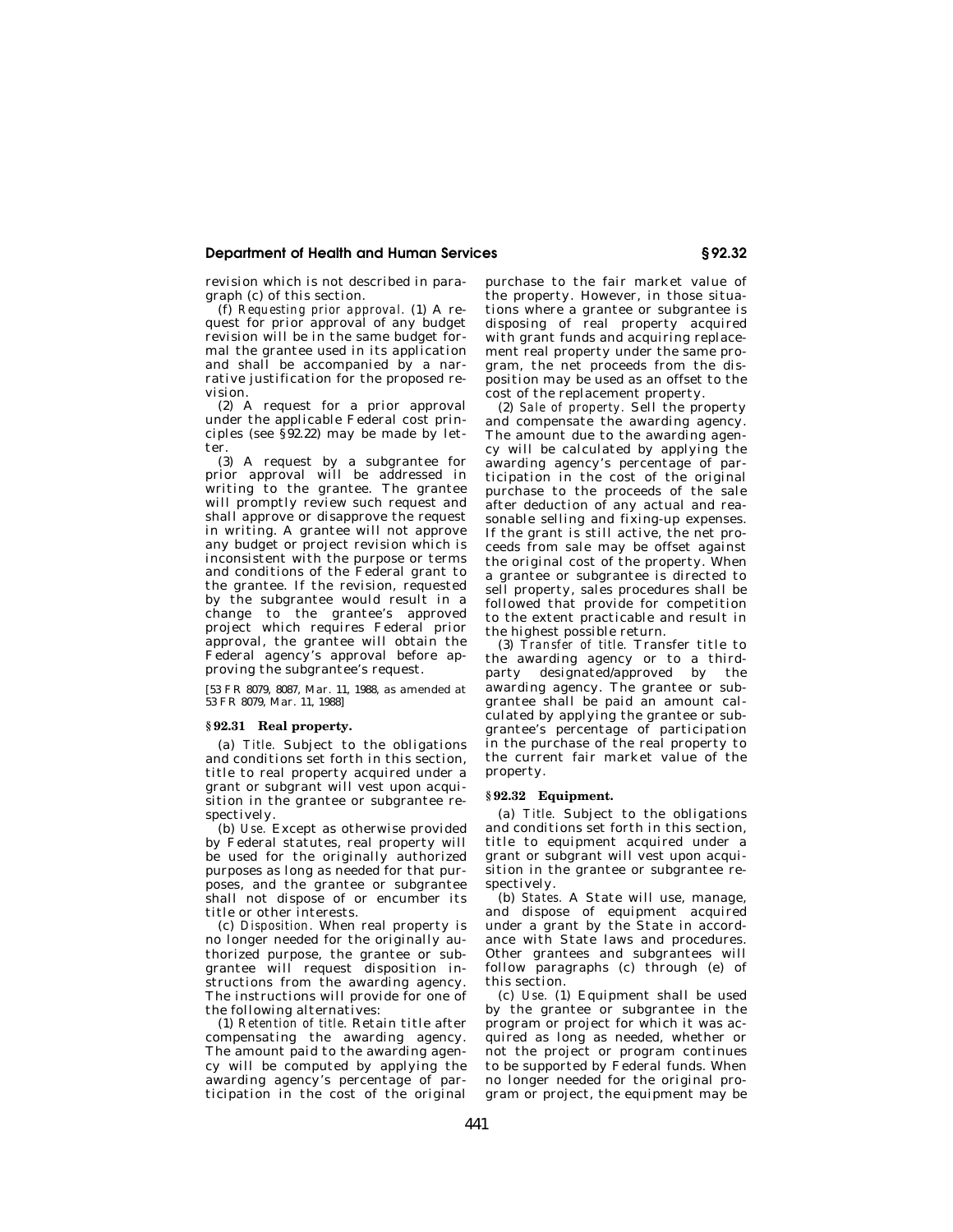used in other activities currently or previously supported by a Federal agency.

(2) The grantee or subgrantee shall also make equipment available for use on other projects or programs currently or previously supported by the Federal Government, providing such use will not interfere with the work on the projects or program for which it was originally acquired. First preference for other use shall be given to other programs or projects supported by the awarding agency. User fees should be considered if appropriate.

(3) Notwithstanding the encouragement in §92.25(a) to earn program income, the grantee or subgrantee must not use equipment acquired with grant funds to provide services for a fee to compete unfairly with private companies that provide equivalent services, unless specifically permitted or contemplated by Federal statute.

(4) When acquiring replacement equipment, the grantee or subgrantee may use the equipment to be replaced as a trade-in or sell the property and use the proceeds to offset the cost of the replacement property, subject to the approval of the awarding agency.

(d) *Management requirements.* Procedures for managing equipment (including replacement equipment), whether acquired in whole or in part with grant funds, until disposition takes place will, as a minimum, meet the following requirements:

(1) Property records must be maintained that include a description of the property, a serial number or other identification number, the source of property, who holds title, the acquisition date, and cost of the property, percentage of Federal participation in the cost of the property, the location, use and condition of the property, and any ultimate disposition data including the date of disposal and sale price of the property.

 $(2)$  A physical inventory of the property must be taken and the results reconciled with the property records at least once every two years.

(3) A control system must be developed to ensure adequate safeguards to prevent loss, damage, or theft of the property. Any loss, damage, or theft shall be investigated.

**§ 92.32 45 CFR Subtitle A (10–1–07 Edition)** 

(4) Adequate maintenance procedures must be developed to keep the property in good condition.

(5) If the grantee or subgrantee is authorized or required to sell the property, proper sales procedures must be established to ensure the highest possible return.

(e) *Disposition.* When original or replacement equipment acquired under a grant or subgrant is no longer needed for the original project or program or for other activities currently or previously supported by a Federal agency, disposition of the equipment will be made as follows:

(1) Items of equipment with a current per-unit fair market value of less than \$5,000 may be retained, sold or otherwise disposed of with no further obligation to the awarding agency.

(2) Items of equipment with a current per unit fair market value in excess of \$5,000 may be retained or sold and the awarding agency shall have a right to an amount calculated by multiplying the current market value or proceeds from sale by the awarding agency's share of the equipment.

(3) In cases where a grantee or subgrantee fails to take appropriate disposition actions, the awarding agency may direct the grantee or subgrantee to take excess and disposition actions.

(f) *Federal equipment.* In the event a grantee or subgrantee is provided federally-owned equipment:

(1) Title will remain vested in the Federal Government.

(2) Grantees or subgrantees will manage the equipment in accordance with Federal agency rules and procedures, and submit an annual inventory listing.

(3) When the equipment is no longer needed, the grantee or subgrantee will request disposition instructions from the Federal agency.

(g) *Right to transfer title.* The Federal awarding agency may reserve the right to transfer title to the Federal Government or a third part named by the awarding agency when such a third party is otherwise eligible under existing statutes. Such transfers shall be subject to the following standards:

(1) The property shall be identified in the grant or otherwise made known to the grantee in writing.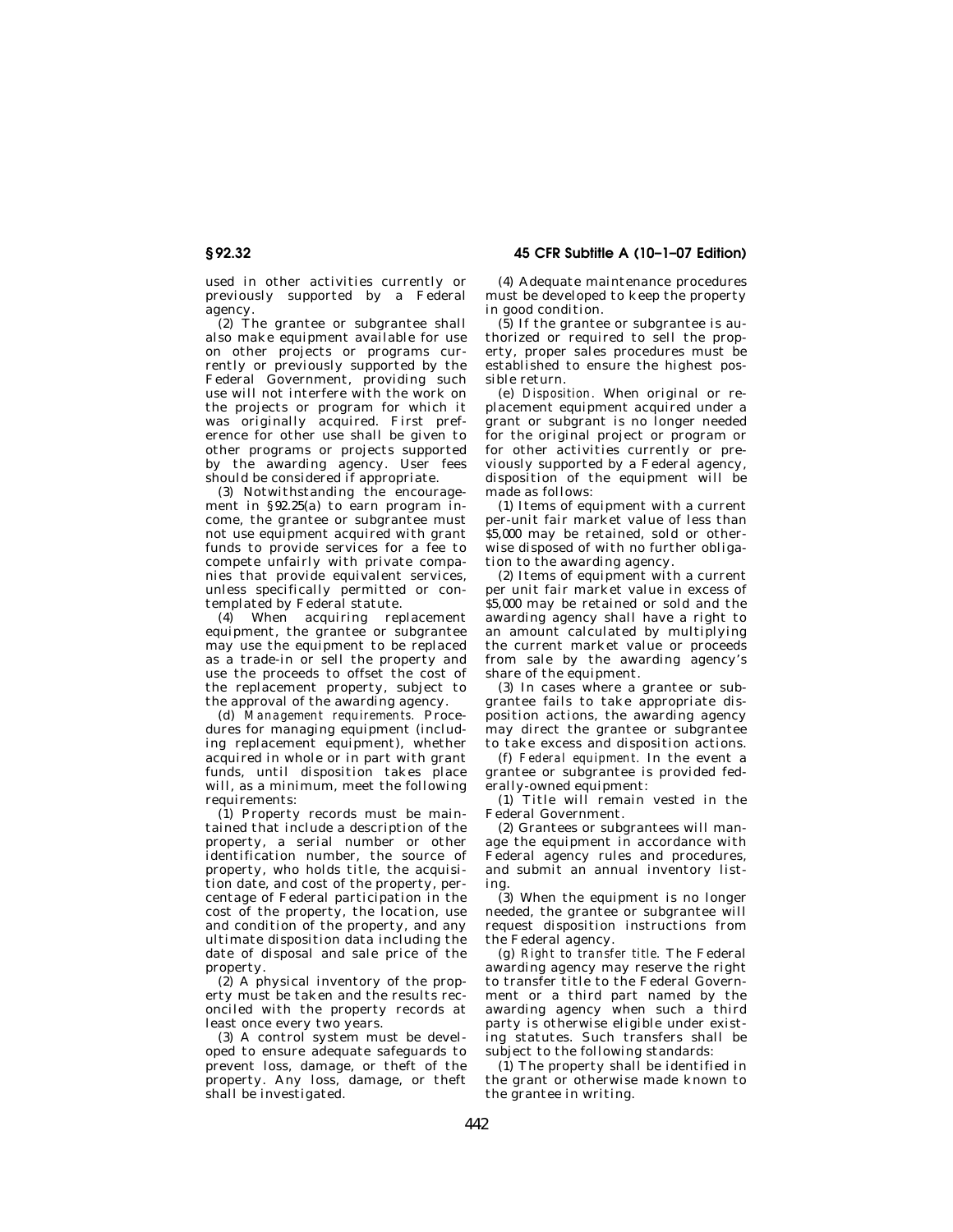(2) The Federal awarding agency shall issue disposition instruction within 120 calendar days after the end of the Federal support of the project for which it was acquired. If the Federal awarding agency fails to issue disposition instructions within the 120 .<br>calendar-day period the grantee shall follow  $§ 92.32(e)$ .

(3) When title to equipment is transferred, the grantee shall be paid an amount calculated by applying the percentage of participation in the purchase to the current fair market value of the property.

### **§ 92.33 Supplies.**

(a) *Title.* Title to supplies acquired under a grant or subgrant will vest, upon acquisition, in the grantee or subgrantee respectively.

(b) *Disposition.* If there is a residual inventory of unused supplies exceeding \$5,000 in total aggregate fair market value upon termination or completion of the award, and if the supplies are not needed for any other federally sponsored programs or projects, the grantee or subgrantee shall compensate the awarding agency for its share.

### **§ 92.34 Copyrights.**

The Federal awarding agency reserves a royalty-free, nonexclusive, and irrevocable license to reproduce, publish or otherwise use, and to authorize others to use, for Federal Government purposes:

(a) The copyright in any work developed under a grant, subgrant, or contract under a grant or subgrant; and

(b) Any rights of copyright to which a grantee, subgrantee or a contractor purchases ownership with grant support.

### **§ 92.35 Subawards to debarred and suspended parties.**

Grantees and subgrantees must not make any award or permit any award (subgrant or contract) at any tier to any party which is debarred or suspended or is otherwise excluded from or ineligible for participation in Federal assistance programs under Executive Order 12549, ''Debarment and Suspension.''

### **§ 92.36 Procurement.**

(a) *States.* When procuring property and services under a grant, a State will follow the same policies and procedures it uses for procurements from its non-Federal funds. The State will ensure that every purchase order or other contract includes any clauses required by Federal statutes and executive orders and their implementing regulations. Other grantees and subgrantees will follow paragraphs (b) through (i) in this section.

(b) *Procurement standards.* (1) Grantees and subgrantees will use their own procurement procedures which reflect applicable State and local laws and regulations, provided that the procurements conform to applicable Federal law and the standards identified in this section.

(2) Grantees and subgrantees will maintain a contract administration system which ensures that contractors perform in accordance with the terms, conditions, and specifications of their contracts or purchase orders.

(3) Grantees and subgrantees will maintain a written code of standards of conduct governing the performance of their employees engaged in the award and administration of contracts. No employee, officer or agent of the grantee or subgrantee shall participate in selection, or in the award or administration of a contract supported by Federal funds if a conflict of interest, real or apparent, would be involved. Such a conflict would arise when:

(i) The employee, officer or agent,

(ii) Any member of his immediate family,

(iii) His or her partner, or

(iv) An organization which employs, or is about to employ, any of the above, has a financial or other interest in the firm selected for award. The grantee's or subgrantee's officers, employees or agents will neither solicit nor accept gratuities, favors or anything of monetary value from contractors, potential contractors, or parties to subagreements. Grantee and subgrantees may set minimum rules where the financial interest is not substantial or the gift is an unsolicited item of nominal intrinsic value. To the extent permitted by State or local law or regulations, such standards or conduct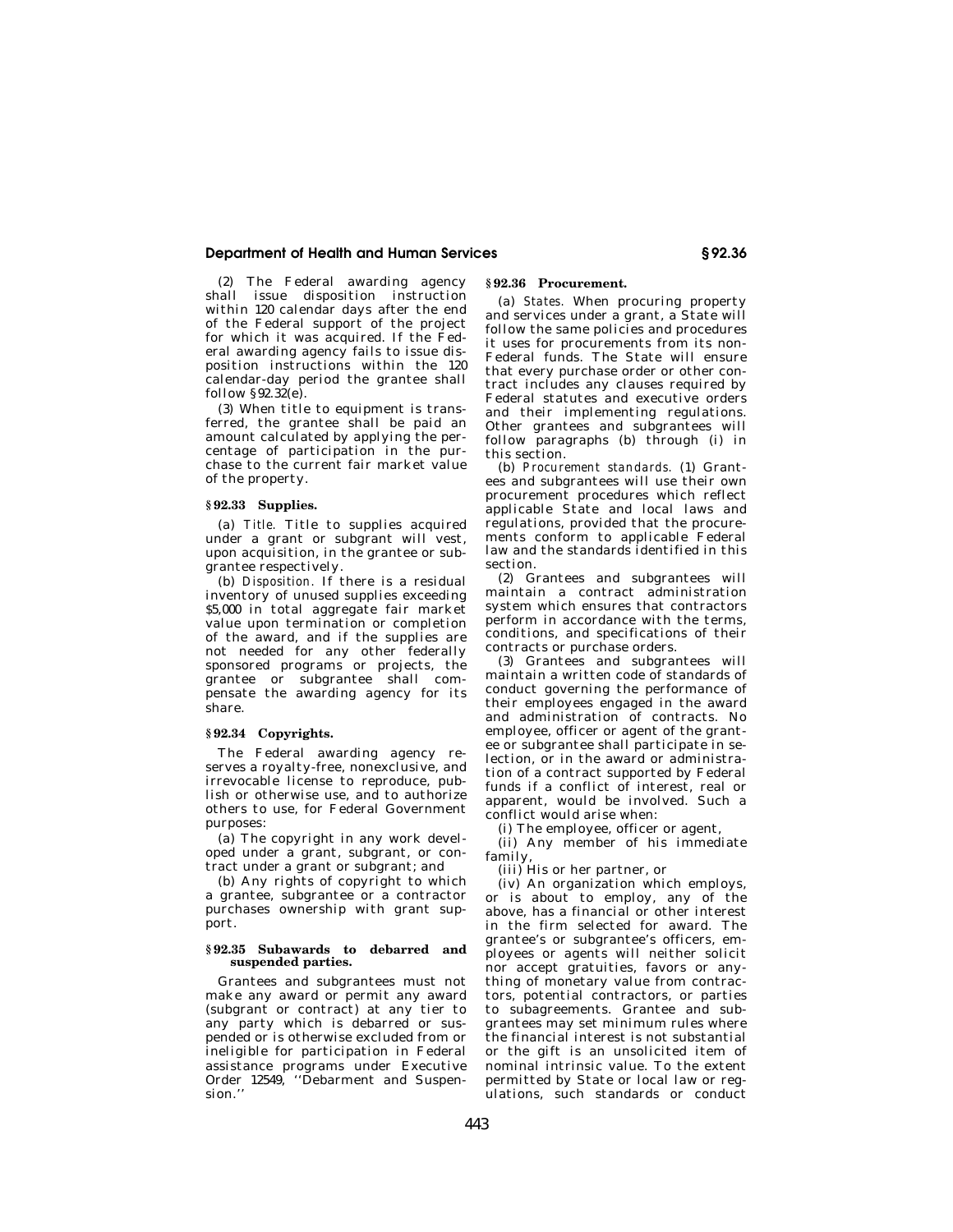will provide for penalties, sanctions, or other disciplinary actions for violations of such standards by the grantee's and subgrantee's officers, employees, or agents, or by contractors or their agents. The awarding agency may in regulation provide additional prohibitions relative to real, apparent, or potential conflicts of interest.

(4) Grantee and subgrantee procedures will provide for a review of proposed procurements to avoid purchase of unnecessary or duplicative items. Consideration should be given to consolidating or breaking out procurements to obtain a more economical purchase. Where appropriate, an analysis will be made of lease versus purchase alternatives, and any other appropriate analysis to determine the most economical approach.

(5) To foster greater economy and efficiency, grantees and subgrantees are encouraged to enter into State and local intergovernmental agreements for procurement or use of common goods and services.

(6) Grantees and subgrantees are encouraged to use Federal excess and surplus property in lieu of purchasing new equipment and property whenever such use is feasible and reduces project costs.

(7) Grantees and subgrantees are encouraged to use value engineering clauses in contracts for construction projects of sufficient size to offer reasonable opportunities for cost reductions. Value engineering is a systematic and creative anaylsis of each contract item or task to ensure that its essential function is provided at the overall lower cost.

(8) Grantees and subgrantees will make awards only to responsible contractors possessing the ability to perform successfully under the terms and conditions of a proposed procurement. Consideration will be given to such matters as contractor integrity, compliance with public policy, record of past performance, and financial and .<br>technical resources.

(9) Grantees and subgrantees will maintain records sufficient to detail the significant history of a procurement. These records will include, but are not necessarily limited to the following: rationale for the method of

**§ 92.36 45 CFR Subtitle A (10–1–07 Edition)** 

procurement, selection of contract type, contractor selection or rejection, and the basis for the contract price.

(10) Grantees and subgrantees will use time and material type contracts only—

(i) After a determination that no other contract is suitable, and

(ii) If the contract includes a ceiling price that the contractor exceeds at its own risk.

(11) Grantees and subgrantees alone will be responsible, in accordance with good administrative practice and sound business judgment, for the settlement of all contractual and administrative issues arising out of procurements. These issues include, but are not limited to source evaluation, protests, disputes, and claims. These standards do not relieve the grantee or subgrantee of any contractual responsibilities under its contracts. Federal agencies will not substitute their judgment for that of the grantee or subgrantee unless the matter is primarily a Federal concern. Violations of law will be referred to the local, State, or Federal authority having proper jurisdiction.

(12) Grantees and subgrantees will have protest procedures to handle and resolve disputes relating to their procurements and shall in all instances disclose information regarding the protest to the awarding agency. A protestor must exhaust all administrative remedies with the grantee and subgrantee before pursuing a protest with the Federal agency. Reviews of protests by the Federal agency will be limited to:

(i) Violations of Federal law or regulations and the standards of this section (violations of State or local law will be under the jurisdiction of State or local authorities) and

(ii) Violations of the grantee's or subgrantee's protest procedures for failure to review a complaint or protest. Protests received by the Federal agency other than those specified above will be referred to the grantee or subgrantee.

(c) *Competition*. (1) All procurement transactions will be conducted in a manner providing full and open competition consistent with the standards of §92.36. Some of the situations considered to be restrictive of competition include but are not limited to: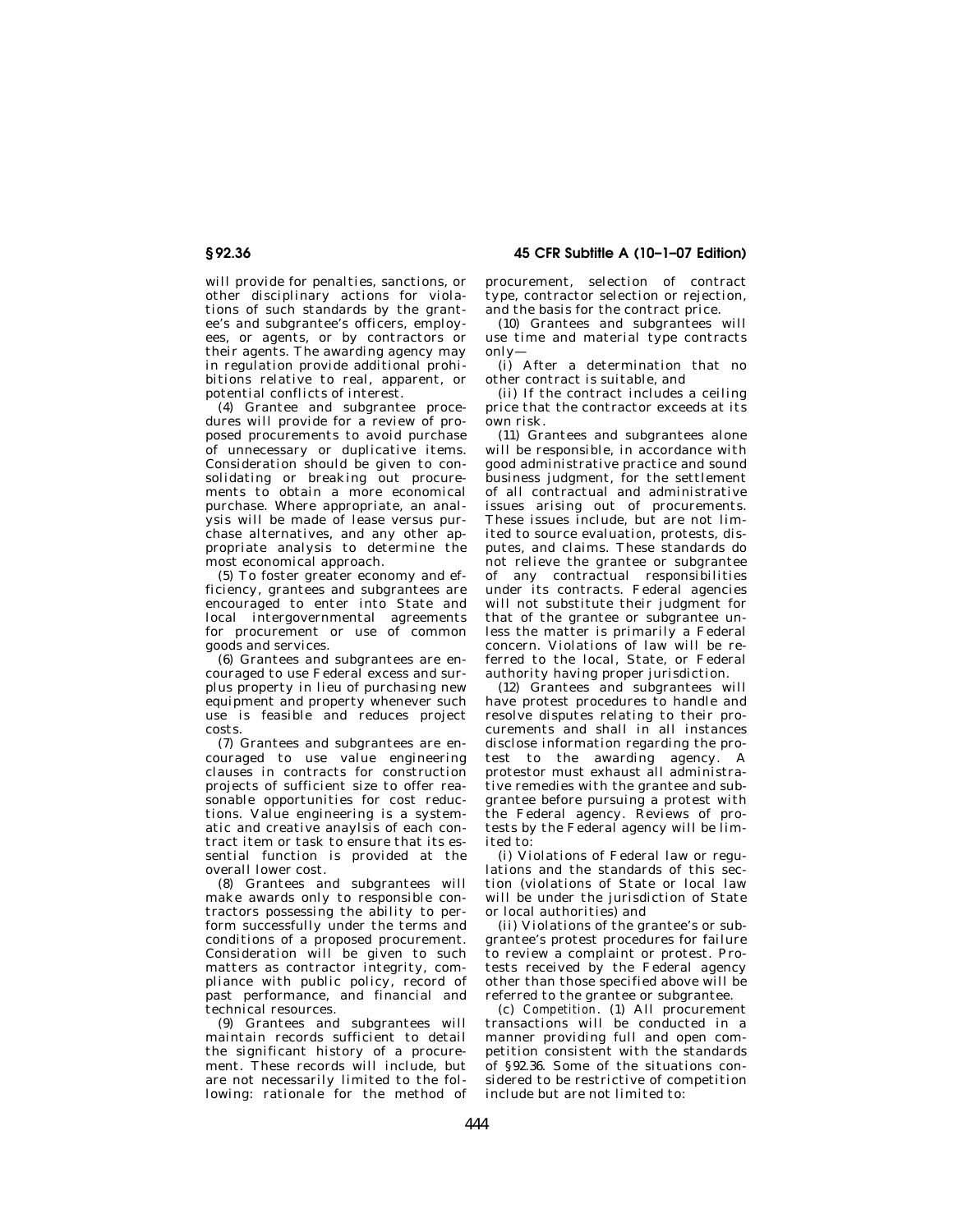(i) Placing unreasonable requirements on firms in order for them to qualify to do business,

(ii) Requiring unnecessary experience and excessive bonding,

(iii) Noncompetitive pricing practices between firms or between affiliated companies,

(iv) Noncompetitive awards to consultants that are on retainer contracts, (v) Organizational conflicts of inter-

est, (vi) Specifying only a ''brand name'' product instead of allowing ''an equal'' product to be offered and describing the performance of other relevant requirements of the procurement, and

(vii) Any arbitrary action in the procurement process.

(2) Grantees and subgrantees will conduct procurements in a manner that prohibits the use of statutorily or administratively imposed in-State or local geographical preferences in the evaluation of bids or proposals, except in those cases where applicable Federal statutes expressly mandate or encourage geographic preference. Nothing in this section preempts State licensing laws. When contracting for architectural and engineering (A/E) services, geographic location may be a selection criteria provided its application leaves an appropriate number of qualified firms, given the nature and size of the project, to compete for the contract.

(3) Grantees will have written selection procedures for procurement transactions. These procedures will ensure that all solicitations:

(i) Incorporate a clear and accurate description of the technical requirements for the material, product, or service to be procured. Such description shall not, in competitive procurements, contain features which unduly restrict competition. The description may include a statement of the qualitative nature of the material, product or service to be procured, and when necessary, shall set forth those minimum essential characteristics and standards to which it must conform if it is to satisfy its intended use. Detailed product specifications should be avoided if at all possible. When it is impractical or uneconomical to make a clear and accurate description of the technical requirements, a ''brand name

or equal'' description may be used as a means to define the performance or other salient requirements of a procurement. The specific features of the named brand which must be met by offerors shall be clearly stated; and

(ii) Identify all requirements which the offerors must fulfill and all other factors to be used in evaluating bids or proposals.

(4) Grantees and subgrantees will ensure that all prequalified lists of persons, firms, or products which are used in acquiring goods and services are current and include enough qualified sources to ensure maximum open and free competition. Also, grantees and subgrantees will not preclude potential bidders from qualifying during the solicitation period.

(d) *Methods of procurement to be followed*—(1) *Procurement by small purchase procedures.* Small purchase procedures are those relatively simple and informal procurement methods for securing services, supplies, or other property that do not cost more than the simplified acquisition threshold fixed at 41 U.S.C. 403(11) (currently set at \$100,000). If small purchase procedures are used, price or rate quotations shall be obtained from an adequate number of qualified sources.

(2) Procurement by *sealed bids* (formal advertising). Bids are publicly solicited and a firm-fixed-price contract (lump sum or unit price) is awarded to the responsible bidder whose bid, conforming with all the material terms and conditions of the invitation for bids, is the lowest in price. The sealed bid method is the preferred method for procuring construction, if the conditions in  $\S$ 92.36(d)(2)(i) apply.

(i) In order for sealed bidding to be feasible, the following conditions should be present:

(A) A complete, adequate, and realistic specification or purchase description is available;

(B) Two or more responsible bidders are willing and able to compete effectively and for the business; and

(C) The procurement lends itself to a firm fixed price contract and the selection of the successful bidder can be made principally on the basis of price.

(ii) If sealed bids are used, the following requirements apply: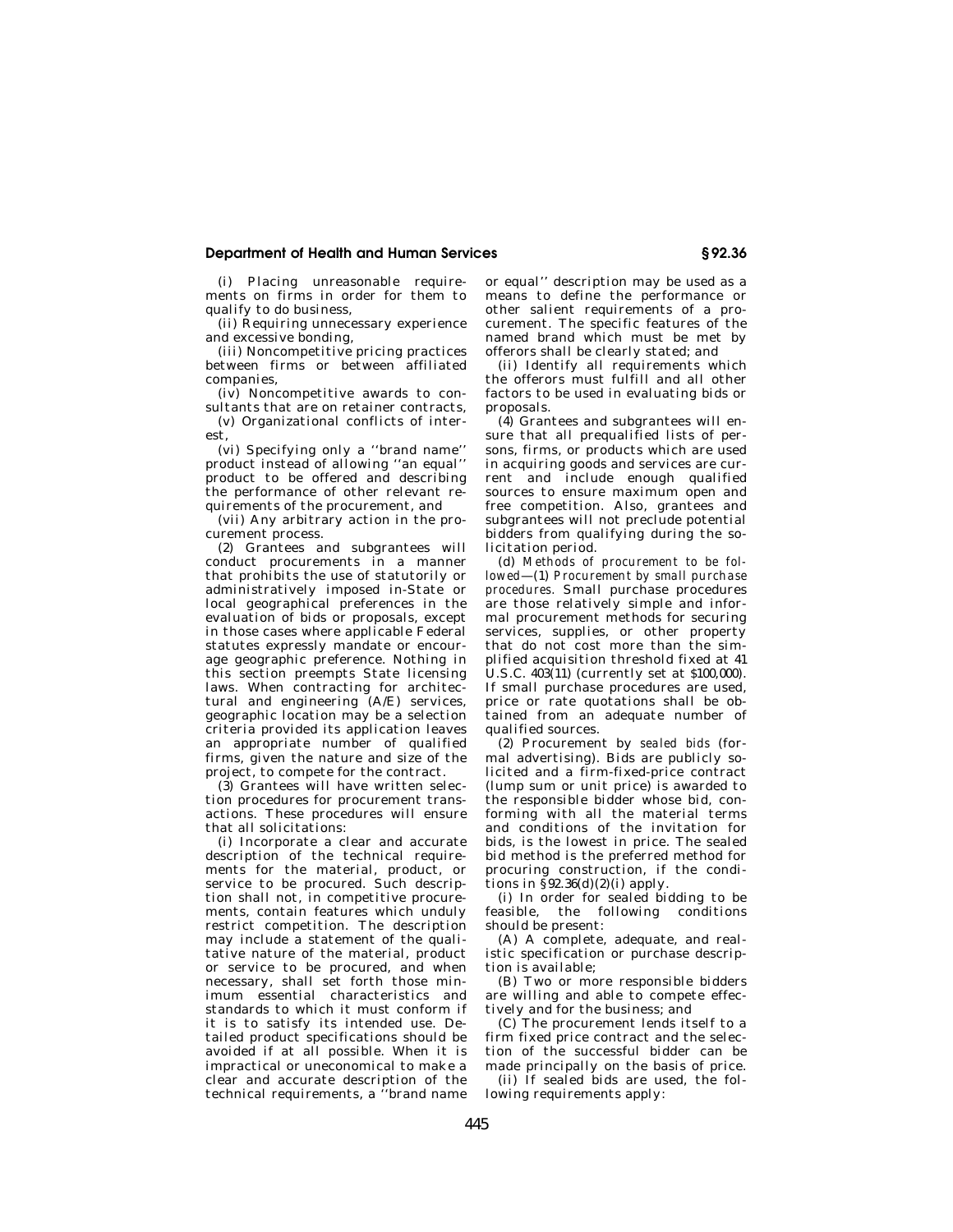**§ 92.36 45 CFR Subtitle A (10–1–07 Edition)** 

(A) The invitation for bids will be publicly advertised and bids shall be solicited from an adequate number of known suppliers, providing them sufficient time prior to the date set for opening the bids;

(B) The invitation for bids, which will include any specifications and pertinent attachments, shall define the items or services in order for the bidder to properly respond;

(C) All bids will be publicly opened at the time and place prescribed in the invitation for bids;

(D) A firm fixed-price contract award will be made in writing to the lowest responsive and responsible bidder. Where specified in bidding documents, factors such as discounts, transportation cost, and life cycle costs shall be considered in determining which bid is lowest. Payment discounts will only be used to determine the low bid when prior experience indicates that such discounts are usually taken advantage of; and

(E) Any or all bids may be rejected if there is a sound documented reason.

(3) Procurement by *competitive proposals.* The technique of competitive proposals is normally conducted with more than one source submitting an offer, and either a fixed-price or costreimbursement type contract is awarded. It is generally used when conditions are not appropriate for the use of sealed bids. If this method is used, the following requirements apply:

(i) Requests for proposals will be publicized and identify all evaluation factors and their relative importance. Any response to publicized requests for proposals shall be honored to the maximum extent practical;

(ii) Proposals will be solicited from an adequate number of qualified sources;

(iii) Grantees and subgrantees will have a method for conducting technical evaluations of the proposals received and for selecting awardees;

(iv) Awards will be made to the responsible firm whose proposal is most advantageous to the program, with price and other factors considered; and

(v) Grantees and subgrantees may use competitive proposal procedures for qualifications-based procurement of architectural/engineering (A/E) professional services whereby competitors' qualifications are evaluated and the most qualified competitor is selected, subject to negotiation of fair and reasonable compensation. The method, where price is not used as a selection factor, can only be used in procurement of A/E professional services. It cannot be used to purchase other types of services though A/E firms are a potential source to perform the proposed effort.

(4) Procurement by *noncompetitive proposals* is procurement through solicitation of a proposal from only one source, or after solicitation of a number of sources, competition is determined inadequate.

(i) Procurement by noncompetitive proposals may be used only when the award of a contract is infeasible under small purchase procedures, sealed bids or competitive proposals and one of the following circumstances applies:

(A) The item is available only from a single source;

(B) The public exigency or emergency for the requirement will not permit a delay resulting from competitive solicitation;

(C) The awarding agency authorizes noncompetitive proposals; or

(D) After solicitation of a number of sources, competition is determined inadequate.

(ii) Cost analysis, i.e., verifying the proposed cost data, the projections of the data, and the evaluation of the specific elements of costs and profits, is required.

(iii) Grantees and subgrantees may be required to submit the proposed procurement to the awarding agency for pre-award review in accordance with paragraph (g) of this section.

(e) *Contracting with small and minority firms, women's business enterprise and labor surplus area firms.* (1) The grantee and subgrantee will take all necessary affirmative steps to assure that minority firms, women's business enterprises, and labor surplus area firms are used when possible.

(2) Affirmative steps shall include:

(i) Placing qualified small and minority businesses and women's business enterprises on solicitation lists;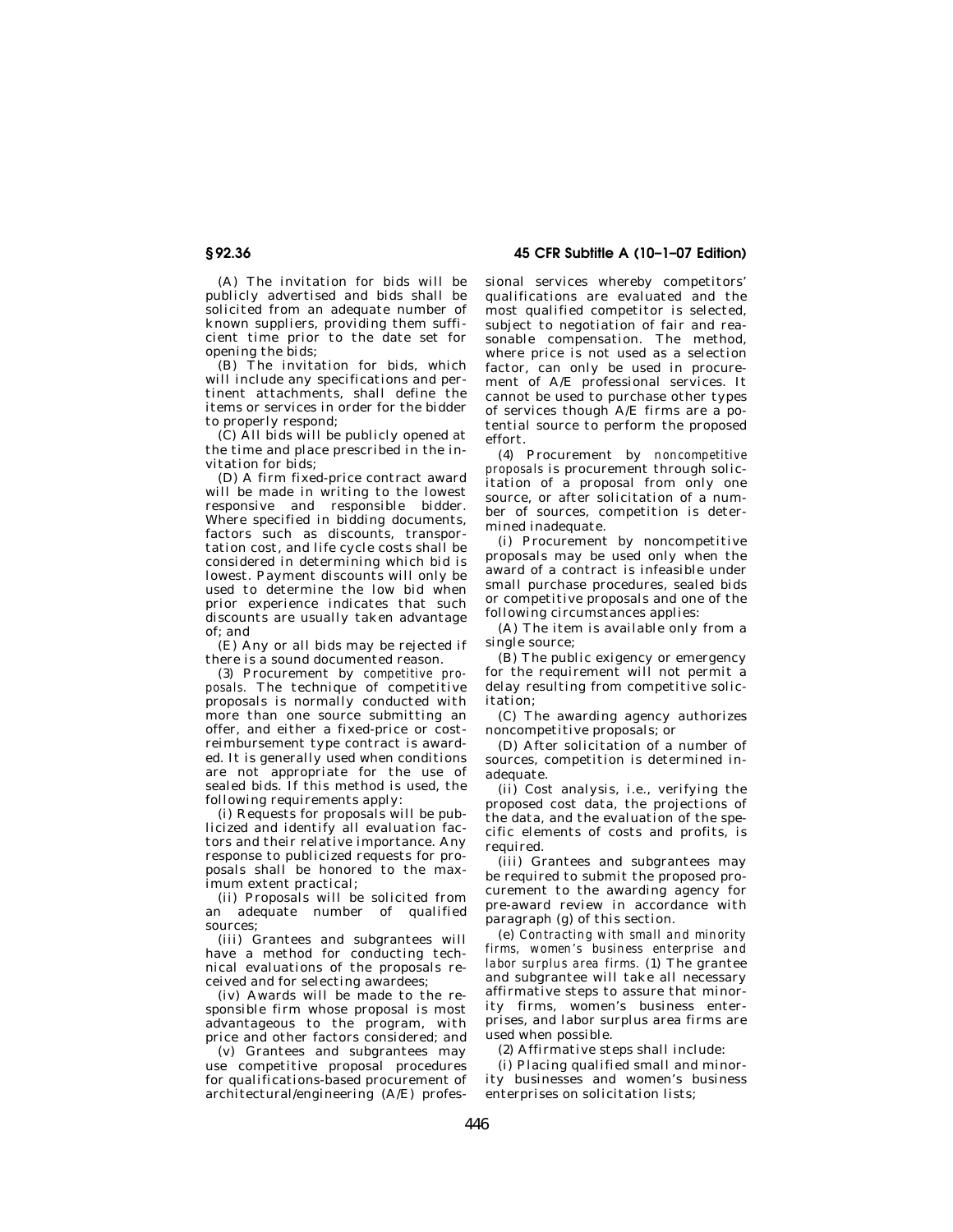(ii) Assuring that small and minority businesses, and women's business enterprises are solicited whenever they are potential sources;

(iii) Dividing total requirements, when economically feasible, into smaller tasks or quantities to permit maximum participation by small and minority business, and women's business enterprises;

(iv) Establishing delivery schedules, where the requirement permits, which encourage participation by small and minority business, and women's business enterprises;

(v) Using the services and assistance of the Small Business Administration, and the Minority Business Development Agency of the Department of Commerce; and

(vi) Requiring the prime contractor, if subcontracts are to be let, to take the affirmative steps listed in paragraphs  $(e)(2)$  (i) through  $(v)$  of this section.

(f) *Contract cost and price.* (1) Grantees and subgrantees must perform a cost or price analysis in connection with every procurement action including contract modifications. The method and degree of analysis is dependent on the facts surrounding the particular procurement situation, but as a starting point, grantees must make independent estimates before receiving bids or proposals. A cost analysis must be performed when the offeror is required to submit the elements of his estimated cost, e.g., under professional, consulting, and architectural engineering services contracts. A cost analysis will be necessary when adequate price competition is lacking, and for sole source procurements, including contract modifications or change orders, unless price resonableness can be established on the basis of a catalog or market price of a commercial product sold in substantial quantities to the general public or based on prices set by law or regulation. A price analysis will be used in all other instances to determine the reasonableness of the proposed contract price.

(2) Grantees and subgrantees will negotiate profit as a separate element of the price for each contract in which there is no price competition and in all cases where cost analysis is performed.

To establish a fair and reasonable profit, consideration will be given to the complexity of the work to be performed, the risk borne by the contractor, the contractor's investment, the amount of subcontracting, the quality of its record of past performance, and industry profit rates in the surrounding geographical area for similar work.

(3) Costs or prices based on estimated costs for contracts under grants will be allowable only to the extent that costs incurred or cost estimates included in negotiated prices are consistent with Federal cost principles (see §92.22). Grantees may reference their own cost principles that comply with the applicable Federal cost principles.

(4) The cost plus a percentage of cost and percentage of construction cost methods of contracting shall not be used.

(g) *Awarding agency review.* (1) Grantees and subgrantees must make available, upon request of the awarding agency, technical specifications on proposed procurements where the awarding agency believes such review is needed to ensure that the item and/or service specified is the one being proposed for purchase. This review generally will take place prior to the time the specification is incorporated into a solicitation document. However, if the grantee or subgrantee desires to have the review accomplished after a solicitation has been developed, the awarding agency may still review the specifications, with such review usually limited to the technical aspects of the proposed purchase.

(2) Grantees and subgrantees must on request make available for awarding agency pre-award review procurement documents, such as requests for proposals or invitations for bids, independent cost estimates, etc. when:

(i) A grantee's or subgrantee's procurement procedures or operation fails to comply with the procurement standards in this section; or

(ii) The procurement is expected to exceed the simplified acquisition threshold and is to be awarded without competition or only one bid or offer is received in response to a solicitation; or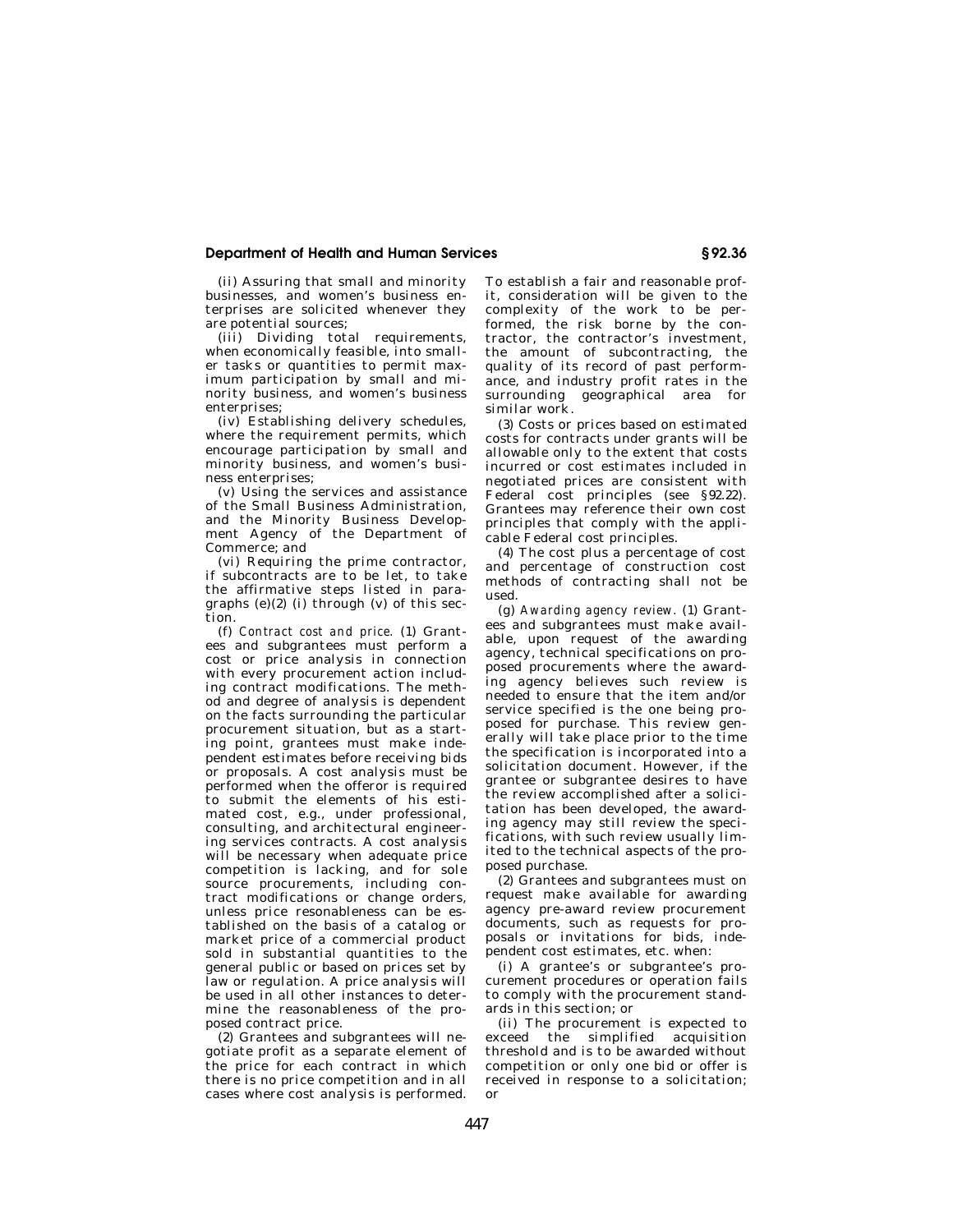**§ 92.36 45 CFR Subtitle A (10–1–07 Edition)** 

(iii) The procurement, which is expected to exceed the simplified acquisition threshold, specifies a ''brand name'' product; or

(iv) The proposed award is more than the simplified acquisition threshold and is to be awarded to other than the apparent low bidder under a sealed bid procurement; or

(v) A proposed contract modification changes the scope of a contract or increases the contract amount by more than the simplified acquisition threshold.

(3) A grantee or subgrantee will be exempt from the pre-award review in paragraph  $(g)(2)$  of this section if the awarding agency determines that its procurement systems comply with the standards of this section.

(i) A grantee or subgrantee may request that its procurement system be reviewed by the awarding agency to determine whether its system meets these standards in order for its system to be certified. Generally, these reviews shall occur where there is a continuous high-dollar funding, and thirdparty contracts are awarded on a regular basis.

(ii) A grantee or subgrantee may selfcertify its procurement system. Such self-certification shall not limit the awarding agency's right to survey the system. Under a self-certification procedure, awarding agencies may wish to rely on written assurances from the grantee or subgrantee that it is complying with these standards. A grantee or subgrantee will cite specific procedures, regulations, standards, etc., as being in compliance with these requirements and have its system available for review.

(h) *Bonding requirements.* For construction or facility improvement contracts or subcontracts exceeding the simplified acquisition threshold, the awarding agency may accept the bonding policy and requirements of the grantee or subgrantee provided the awarding agency has made a determination that the awarding agency's interest is adequately protected. If such a determination has not been made, the minimum requirements shall be as follows:

(1) *A bid guarantee from each bidder equivalent to five percent of the bid price.*  The ''bid guarantee'' shall consist of a firm commitment such as a bid bond, certified check, or other negotiable instrument accompanying a bid as assurance that the bidder will, upon acceptance of his bid, execute such contractual documents as may be required within the time specified.

(2) *A performance bond on the part of the contractor for 100 percent of the contract price.* A ''performance bond'' is one executed in connection with a contract to secure fulfillment of all the contractor's obligations under such contract.

(3) *A payment bond on the part of the contractor for 100 percent of the contract price.* A ''payment bond'' is one executed in connection with a contract to assure payment as required by law of all persons supplying labor and material in the execution of the work provided for in the contract.

(i) *Contract provisions.* A grantee's and subgrantee's contracts must contain provisions in paragraph (i) of this section. Federal agencies are permitted to require changes, remedies, changed conditions, access and records retention, suspension of work, and other clauses approved by the Office of Federal Procurement Policy.

(1) Administrative, contractual, or legal remedies in instances where contractors violate or breach contract terms, and provide for such sanctions and penalties as may be appropriate. (Contracts more than the simplified acquisition threshold)

(2) Termination for cause and for convenience by the grantee or subgrantee including the manner by which it will be effected and the basis for settlement. (All contracts in excess of \$10,000)

(3) Compliance with Executive Order 11246 of September 24, 1965, entitled ''Equal Employment Opportunity,'' as amended by Executive Order 11375 of October 13, 1967, and as supplemented in Department of Labor regulations (41 CFR chapter 60). (All construction contracts awarded in excess of \$10,000 by grantees and their contractors or subgrantees)

(4) Compliance with the Copeland ''Anti-Kickback'' Act (18 U.S.C. 874) as supplemented in Department of Labor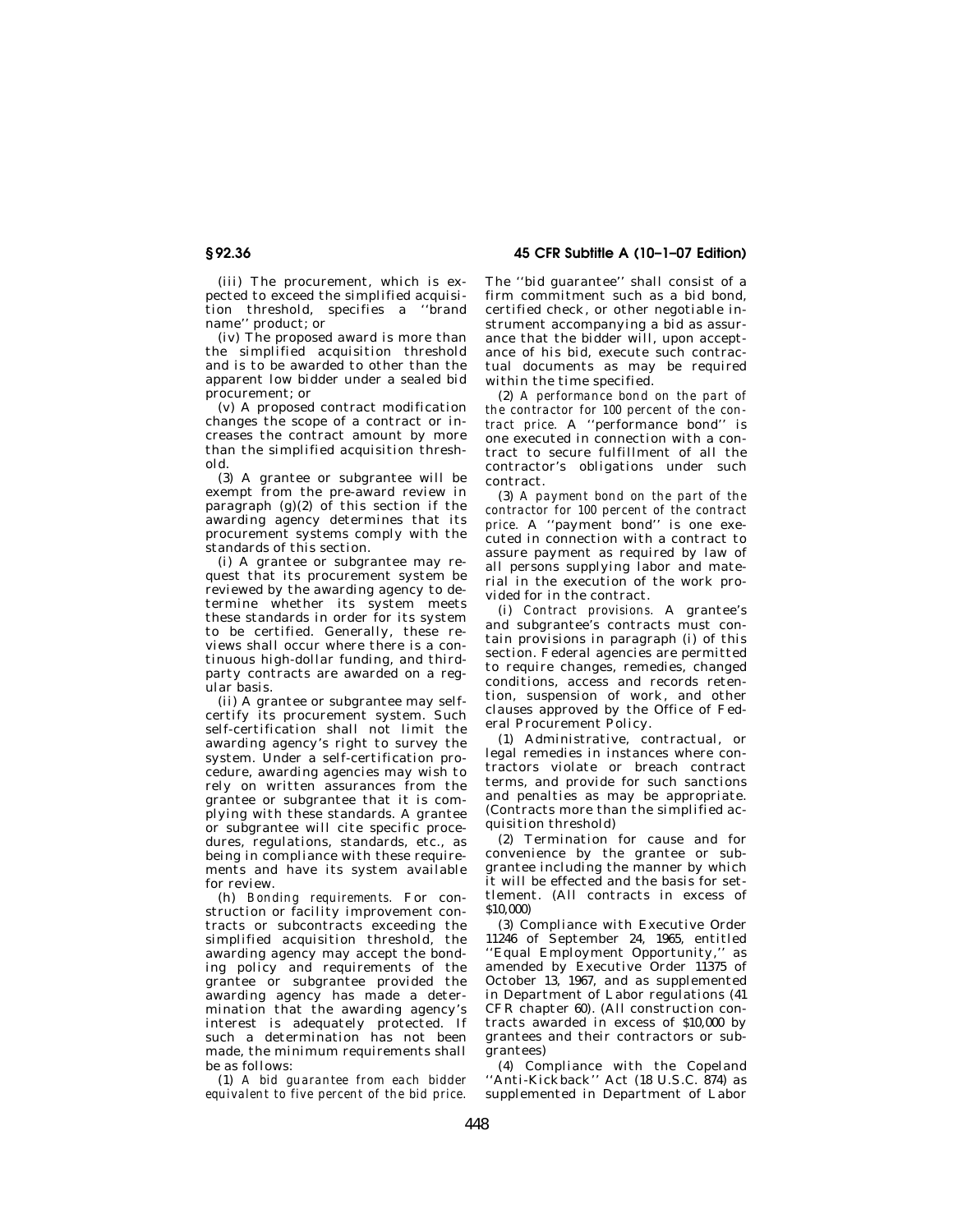regulations (29 CFR Part 3). (All contracts and subgrants for construction or repair)

(5) Compliance with the Davis-Bacon Act (40 U.S.C. 276a to 276a–7) as supplemented by Department of Labor regulations (29 CFR Part 5). (Construction contracts in excess of \$2000 awarded by grantees and subgrantees when required by Federal grant program legislation)

(6) Compliance with Sections 103 and 107 of the Contract Work Hours and Safety Standards Act (40 U.S.C. 327–330) as supplemented by Department of Labor regulations (29 CFR Part 5). (Construction contracts awarded by grantees and subgrantees in excess of \$2000, and in excess of \$2500 for other contracts which involve the employment of mechanics or laborers)

(7) Notice of awarding agency requirements and regulations pertaining to reporting.

(8) Notice of awarding agency requirements and regulations pertaining to patent rights with respect to any discovery or invention which arises or is developed in the course of or under such contract.

(9) Awarding agency requirements and regulations pertaining to copyrights and rights in data.

 $(10)$  Access by the grantee, the subgrantee, the Federal grantor agency, the Comptroller General of the United States, or any of their duly authorized representatives to any books, documents, papers, and records of the contractor which are directly pertinent to that specific contract for the purpose of making audit, examination, excerpts, and transcriptions.

(11) Retention of all required records for three years after grantees or subgrantees make final payments and all other pending matters are closed.

(12) Compliance with all applicable standards, orders, or requirements issued under section 306 of the Clean Air Act (42 U.S.C. 1857(h)), section 508 of the Clean Water Act (33 U.S.C. 1368), Executive Order 11738, and Environmental Protection Agency regulations (40 CFR part 15). (Contracts, subcontracts, and subgrants of amounts in  $excess of $100,000$ 

(13) Mandatory standards and policies relating to energy efficiency which are contained in the state energy conservation plan issued in compliance with the Energy Policy and Conservation Act (Pub. L. 94–163, 89 Stat. 871).

[53 FR 8079, 8087, Mar. 11, 1988, as amended at 60 FR 19639, 19645, Apr. 19, 1995]

### **§ 92.37 Subgrants.**

(a) *States.* States shall follow state law and procedures when awarding and administering subgrants (whether on a cost reimbursement or fixed amount basis) of financial assistance to local and Indian tribal governments. States shall:

(1) Ensure that every subgrant includes any clauses required by Federal statute and executive orders and their implementing regulations;

(2) Ensure that subgrantees are aware of requirements imposed upon them by Federal statute and regulation;

(3) Ensure that a provision for compliance with §92.42 is placed in every cost reimbursement subgrant; and

(4) Conform any advances of grant funds to subgrantees substantially to the same standards of timing and amount that apply to cash advances by Federal agencies.

(b) *All other grantees.* All other grantees shall follow the provisions of this part which are applicable to awarding agencies when awarding and administering subgrants (whether on a cost reimbursement or fixed amount basis) of financial assistance to local and Indian tribal governments. Grantees shall:

(1) Ensure that every subgrant includes a provision for compliance with this part;

(2) Ensure that every subgrant includes any clauses required by Federal statute and executive orders and their implementing regulations; and

(3) Ensure that subgrantees are aware of requirements imposed upon them by Federal statutes and regulations.

(c) *Exceptions.* By their own terms, certain provisions of this part do not apply to the award and administration of subgrants:

(1) Section 92.10;

(2) Section 92.11;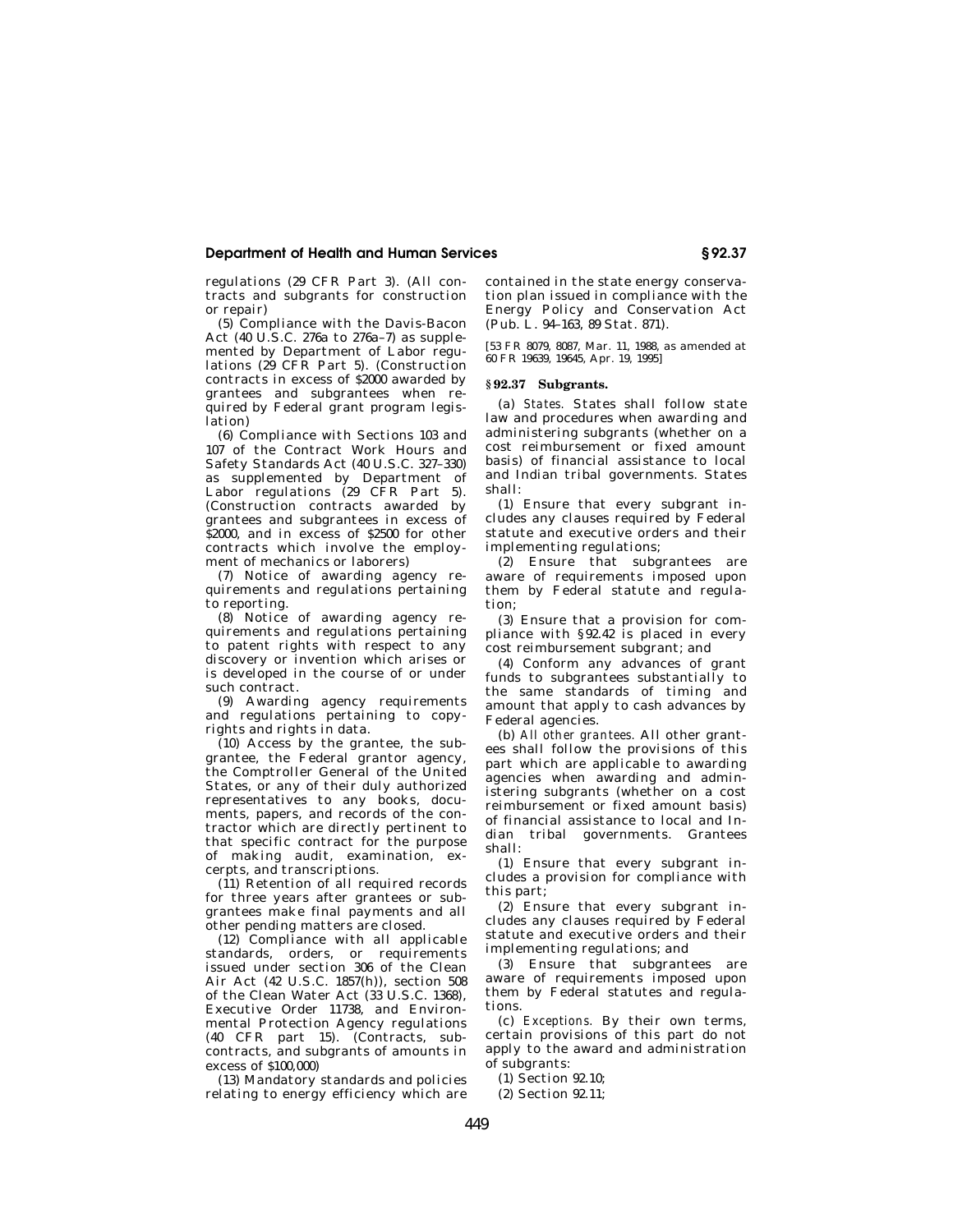(3) The letter-of-credit procedures specified in Treasury Regulations at 31 CFR Part 205, cited in §92.21; and (4) Section 92.50.

REPORTS, RECORDS RETENTION, AND ENFORCEMENT

### **§ 92.40 Monitoring and reporting program performance.**

(a) *Monitoring by grantees.* Grantees are responsible for managing the dayto-day operations of grant and subgrant supported activities. Grantees must monitor grant and subgrant supported activities to assure compliance with applicable Federal requirements and that performance goals are being achieved. Grantee monitoring must cover each program, function or activity.

(b) *Nonconstruction performance reports.* The Federal agency may, if it decides that performance information available from subsequent applications contains sufficient information to meet its programmatic needs, require the grantee to submit a performance report only upon expiration or termination of grant support. Unless waived by the Federal agency this report will be due on the same date as the final Financial Status Report.

(1) Grantees shall submit annual performance reports unless the awarding agency requires quarterly or semi-annual reports. However, performance reports will not be required more frequently than quarterly. Annual reports shall be due 90 days after the grant year, quarterly or semi-annual reports shall be due 30 days after the reporting period. The final performance report will be due 90 days after the expiration or termination of grant support. If a justified request is submitted by a grantee, the Federal agency may extend the due date for any performance report. Additionally, requirements for unnecessary performance reports may be waived by the Federal agency.

(2) Performance reports will contain, for each grant, brief information on the following:

(i) A comparison of actual accomplishments to the objectives established for the period. Where the output of the project can be quantified, a computation of the cost per unit of output may be required if that information will be useful.

(ii) The reasons for slippage if established objectives were not met.

(iii) Additional pertinent information including, when appropriate, analysis and explanation of cost overruns or high unit costs.

(3) Grantees will not be required to submit more than the original and two copies of performance reports.

(4) Grantees will adhere to the standards in this section in prescribing performance reporting requirements for subgrantees.

(c) *Construction performance reports.*  For the most part, on-site technical inspections and certified percentage-ofcompletion data are relied on heavily by Federal agencies to monitor progress under construction grants and subgrants. The Federal agency will require additional formal performance reports only when considered necessary, and never more frequently than quarterly.

(d) *Significant developments.* Events may occur between the scheduled performance reporting dates which have significant impact upon the grant or subgrant supported activity. In such cases, the grantee must inform the Federal agency as soon as the following types of conditions become known:

(1) Problems, delays, or adverse conditions which will materially impair the ability to meet the objective of the award. This disclosure must include a statement of the action taken, or contemplated, and any assistance needed to resolve the situation.

(2) Favorable developments which enable meeting time schedules and objectives sooner or at less cost than anticipated or producing more beneficial results than originally planned.

(e) Federal agencies may make site visits as warranted by program needs.

(f) *Waivers, extensions.* (1) Federal agencies may waive any performance report required by this part if not needed.

(2) The grantee may waive any performance report from a subgrantee when not needed. The grantee may extend the due date for any performance report from a subgrantee if the grantee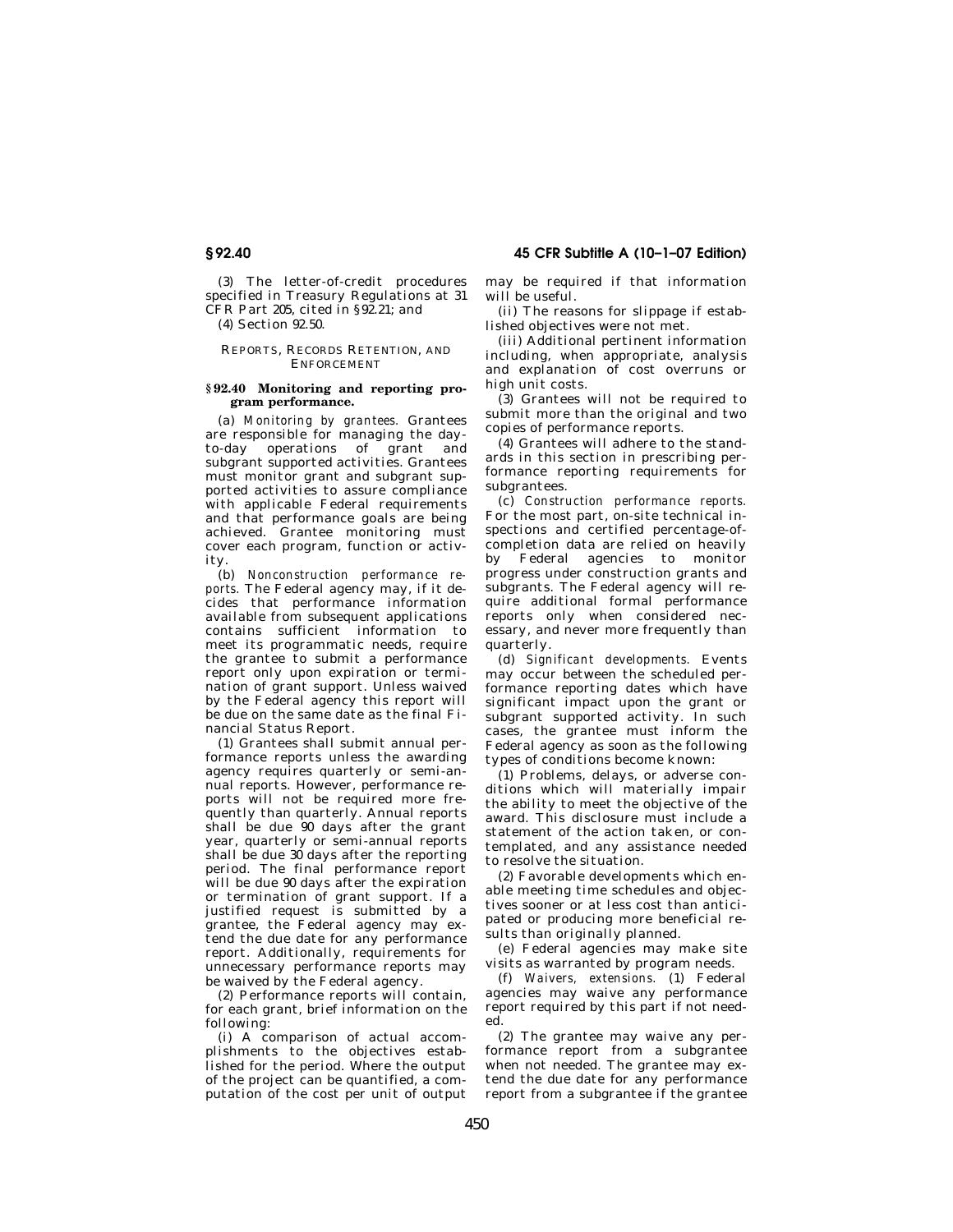will still be able to meet its performance reporting obligations to the Federal agency.

### **§ 92.41 Financial reporting.**

(a) *General.* (1) Except as provided in paragraphs (a)  $(2)$  and  $(5)$  of this section, grantees will use only the forms specified in paragraphs (a) through (e) of this section, and such supplementary or other forms as may from time to time be authorized by OMB, for:

(i) Submitting financial reports to Federal agencies, or

(ii) Requesting advances or reimbursements when letters of credit are not used.

(2) Grantees need not apply the forms prescribed in this section in dealing with their subgrantees. However, grantees shall not impose more burdensome requirements on subgrantees.

(3) Grantees shall follow all applicable standard and supplemental Federal agency instructions approved by OMB to the extend required under the Paperwork Reduction Act of 1980 for use in connection with forms specified in paragraphs (b) through (e) of this section. Federal agencies may issue substantive supplementary instructions only with the approval of OMB. Federal agencies may shade out or instruct the grantee to disregard any line item that the Federal agency finds unnecessary for its decisionmaking purposes.

(4) Grantees will not be required to submit more than the original and two copies of forms required under this part.

(5) Federal agencies may provide computer outputs to grantees to expedite or contribute to the accuracy of reporting. Federal agencies may accept the required information from grantees in machine usable format or computer printouts instead of prescribed forms.

(6) Federal agencies may waive any report required by this section if not needed.

(7) Federal agencies may extend the due date of any financial report upon receiving a justified request from a grantee.

(b) *Financial Status Report*—(1) *Form.*  Grantees will use Standard Form 269 or 269A, Financial Status Report, to report the status of funds for all nonconstruction grants and for construction grants when required in accordance with  $\S 92.41(e)(2)(iii)$ .

(2) *Accounting basis.* Each grantee will report program outlays and program income on a cash or accrual basis as prescribed by the awarding agency. If the Federal agency requires accrual information and the grantee's accounting records are not normally kept on the accural basis, the grantee shall not be required to convert its accounting system but shall develop such accrual information through and analysis of the documentation on hand.

(3) *Frequency.* The Federal agency may prescribe the frequency of the report for each project or program. However, the report will not be required more frequently than quarterly. If the Federal agency does not specify the frequency of the report, it will be submitted annually. A final report will be required upon expiration or termination of grant support.

(4) *Due date.* When reports are required on a quarterly or semiannual basis, they will be due 30 days after the reporting period. When required on an annual basis, they will be due 90 days after the grant year. Final reports will be due 90 days after the expiration or termination of grant support.

(c) *Federal Cash Transactions Report*— (1) *Form.* (i) For grants paid by letter or credit, Treasury check advances or electronic transfer of funds, the grantee will submit the Standard Form 272, Federal Cash Transactions Report, and when necessary, its continuation sheet, Standard Form 272a, unless the terms of the award exempt the grantee from this requirement.

(ii) These reports will be used by the Federal agency to monitor cash advanced to grantees and to obtain disbursement or outlay information for each grant from grantees. The format of the report may be adapted as appropriate when reporting is to be accomplished with the assistance of automatic data processing equipment provided that the information to be submitted is not changed in substance.

(2) *Forecasts of Federal cash requirements.* Forecasts of Federal cash requirements may be required in the Remarks" section of the report.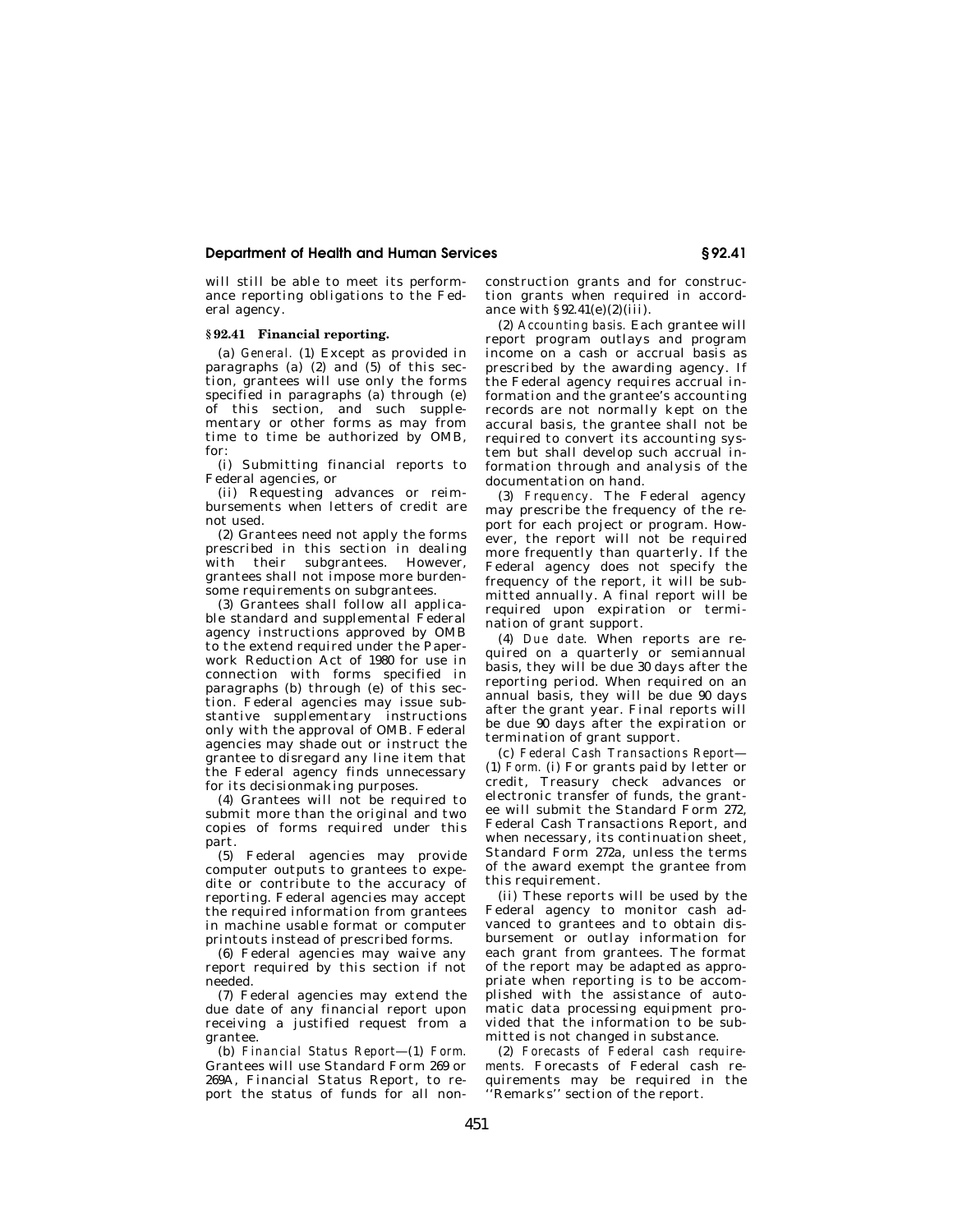(3) *Cash in hands of subgrantees.* When considered necessary and feasible by the Federal agency, grantees may be required to report the amount of cash advances in excess of three days' needs in the hands of their subgrantees or contractors and to provide short narrative explanations of actions taken by the grantee to reduce the excess balances.

(4) *Frequency and due date.* Grantees must submit the report no later than 15 working days following the end of each quarter. However, where an advance either by letter of credit or electronic transfer of funds is authorized at an annualized rate of one million dollars or more, the Federal agency may require the report to be submitted within 15 working days following the end f each month.

(d) *Request for advance or reimbursement*—(1) *Advance payments.* Requests for Treasury check advance payments will be submitted on Standard Form 270, Request for Advance or Reimbursement. (This form will not be used for drawdowns under a letter of credit, electronic funds transfer or when Treasury check advance payments are made to the grantee automatically on a predetermined basis.)

(2) *Reimbursements.* Requests for reimbursement under grants will also be submitted on Standard Form 270. (For reimbursement requests under construction grants, see paragraph (e)(1) of this section.)

(3) The frequency for submitting payment requests is treated in  $\S 92.41(b)(3)$ .

(e) *Outlay report and request for reimbursement for construction programs*—(1) *Grants that support construction activities paid by reimbursement method.* (i) Requests for reimbursement under construction grants will be submitted on Standard Form 271, Outlay Report and Request for Reimbursement for Construction Programs. Federal agencies may, however, prescribe the Request for Advance or Reimbursement form, specified in §92.41(d), instead of this form.

(ii) The frequency for submitting reimbursement requests is treated in §92.41(b)(3).

(2) *Grants that support construction activities paid by letter of credit, electronic funds transfer or Treasury check ad-*

**§ 92.42 45 CFR Subtitle A (10–1–07 Edition)** 

*vance.* (i) When a construction grant is paid by letter of credit, electronic funds transfer or Treasury check advances, the grantee will report its outlays to the Federal agency using Standard Form 271, Outlay Report and Request for Reimbursement for Construction Programs. The Federal agency will provide any necessary special instruction. However, frequency and due date shall be governed by §92.41(b) (3) and (4).

(ii) When a construction grant is paid by Treasury check advances based on periodic requests from the grantee, the advances will be requested on the form specified in §92.41(d).

(iii) The Federal agency may substitute the Financial Status Report specified in §92.41(b) for the Outlay Report and Request for Reimbursement for Construction Programs.

(3) *Accounting basis.* The accounting basis for the Outlay Report and Request for Reimbursement for Construction Programs shall be governed by  $§ 92.41(b)(2)$ .

### **§ 92.42 Retention and access requirements for records.**

(a) *Applicability.* (1) This section applies to all financial and programmatic records, supporting documents, statistical records, and other records of grantees or subgrantees which are:

(i) Required to be maintained by the terms of this part, program regulations or the grant agreement, or

(ii) Otherwise reasonably considered as pertinent to program regulations or the grant agreement.

(2) This section does not apply to records maintained by contractors or subcontractors. For a requirement to place a provision concerning records in certain kinds of contracts, see §92.36(i)(10).

(b) *Length of retention period.* (1) Except as otherwise provided, records must be retained for three years from the starting date specified in paragraph (c) of this section.

(2) If any litigation, claim, negotiation, audit or other action involving the records has been started before the expiration of the 3-year period, the records must be retained until completion of the action and resolution of all issues which arise from it, or until the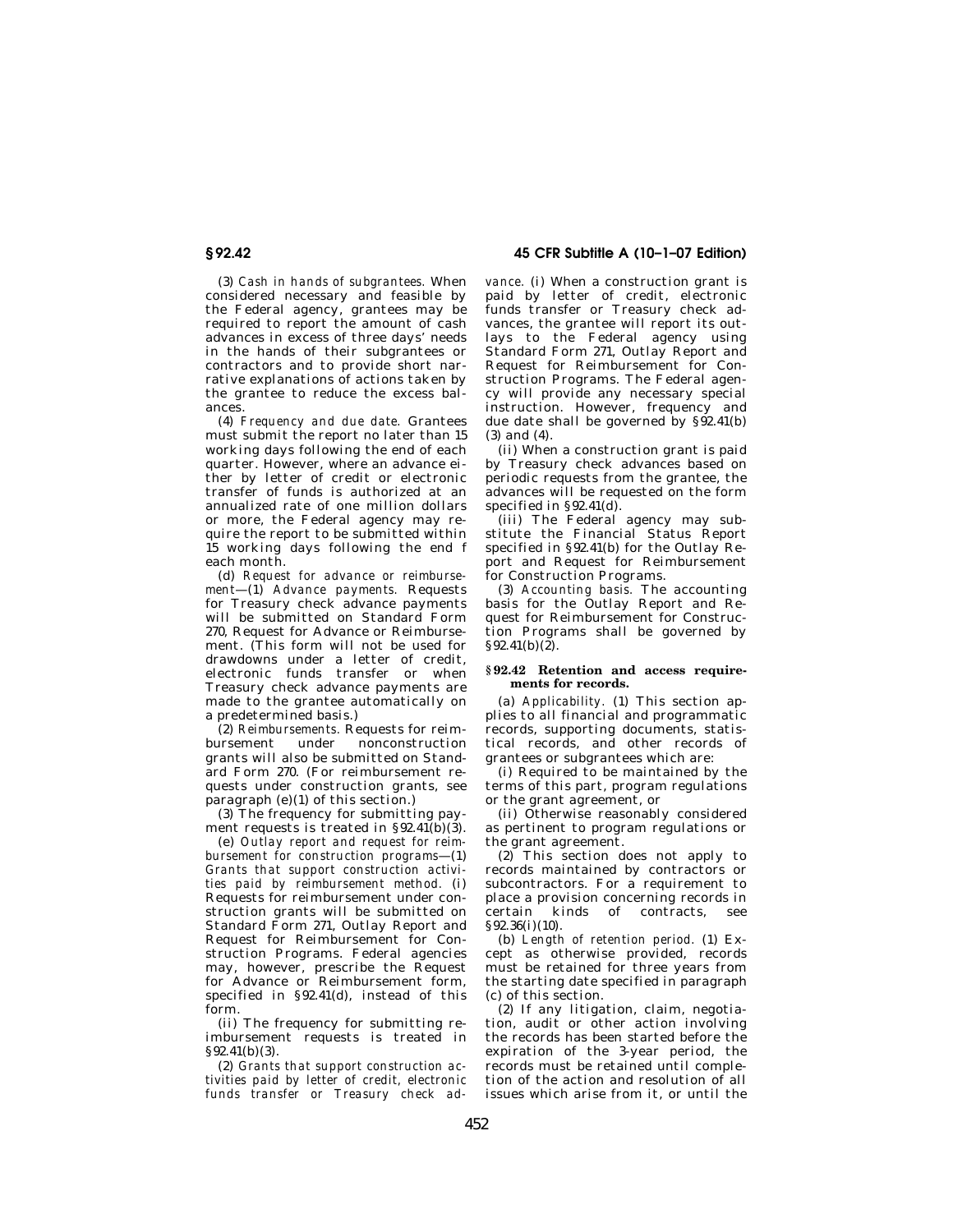end of the regular 3-year period, whichever is later.

(3) To avoid duplicate recordkeeping, awarding agencies may make special arrangements with grantees and subgrantees to retain any records which are continuously needed for joint use. The awarding agency will request transfer of records to its custody when it determines that the records possess long-term retention value. When the records are transferred to or maintained by the Federal agency, the 3 year retention requirement is not applicable to the grantee or subgrantee.

(c) *Starting date of retention period*—(1) *General.* When grant support is continued or renewed at annual or other intervals, the retention period for the records of each funding period starts on the day the grantee or subgrantee submits to the awarding agency its single or last expenditure report for that period. However, if grant support is continued or renewed quarterly, the retention period for each year's records starts on the day the grantee submits its expenditure report for the last quarter of the Federal fiscal year. In all other cases, the retention period starts on the day the grantee submits its final expenditure report. If an expenditure report has been waived, the retention period starts on the day the report would have been due.

(2) *Real property and equipment records.* The retention period for real property and equipment records starts from the date of the disposition or replacement or transfer at the direction of the awarding agency.

(3) *Records for income transactions after grant or subgrant support.* In some cases grantees must report income after the period of grant support. Where there is such a requirement, the retention period for the records pertaining to the earning of the income starts from the end of the grantee's fiscal year in which the income is earned.

(4) *Indirect cost rate proposals, cost allocations plans, etc.* This paragraph applies to the following types of documents, and their supporting records: indirect cost rate computations or proposals, cost allocation plans, and any similar accounting computations of the rate at which a particular group of costs is chargeable (such as computer

usage chargeback rates or composite fringe benefit rates).

(i) *If submitted for negotiation.* If the proposal, plan, or other computation is required to be submitted to the Federal Government (or to the grantee) to form the basis for negotiation of the rate, then the 3-year retention period for its supporting records starts from the date of such submission.

(ii) *If not submitted for negotiation.* If the proposal, plan, or other computation is not required to be submitted to the Federal Government (or to the grantee) for negotiation purposes, then the 3-year retention period for the proposal plan, or computation and its supporting records starts from end of the fiscal year (or other accounting period) covered by the proposal, plan, or other computation.

(d) *Substitution of microfilm.* Copies made by microfilming, photocopying, or similar methods may be substituted for the original records.

(e) *Access to records*—(1) *Records of grantees and subgrantees.* The awarding agency and the Comptroller General of the United States, or any of their authorized representatives, shall have the right of access to any pertinent books, documents, papers, or other records of grantees and subgrantees which are pertinent to the grant, in order to make audits, examinations, excerpts, and transcripts.

(2) *Expiration of right of access.* The rights of access in this section must not be limited to the required retention period but shall last as long as the records are retained.

(f) *Restrictions on public access.* The Federal Freedom of Information Act (5 U.S.C. 552) does not apply to records unless required by Federal, State, or local law, grantees and subgrantees are not required to permit public access to their records.

### **§ 92.43 Enforcement.**

(a) *Remedies for noncompliance.* If a grantee or subgrantee materially fails to comply with any term of an award, whether stated in a Federal statute or regulation, an assurance, in a State plan or application, a notice of award, or elsewhere, the awarding agency may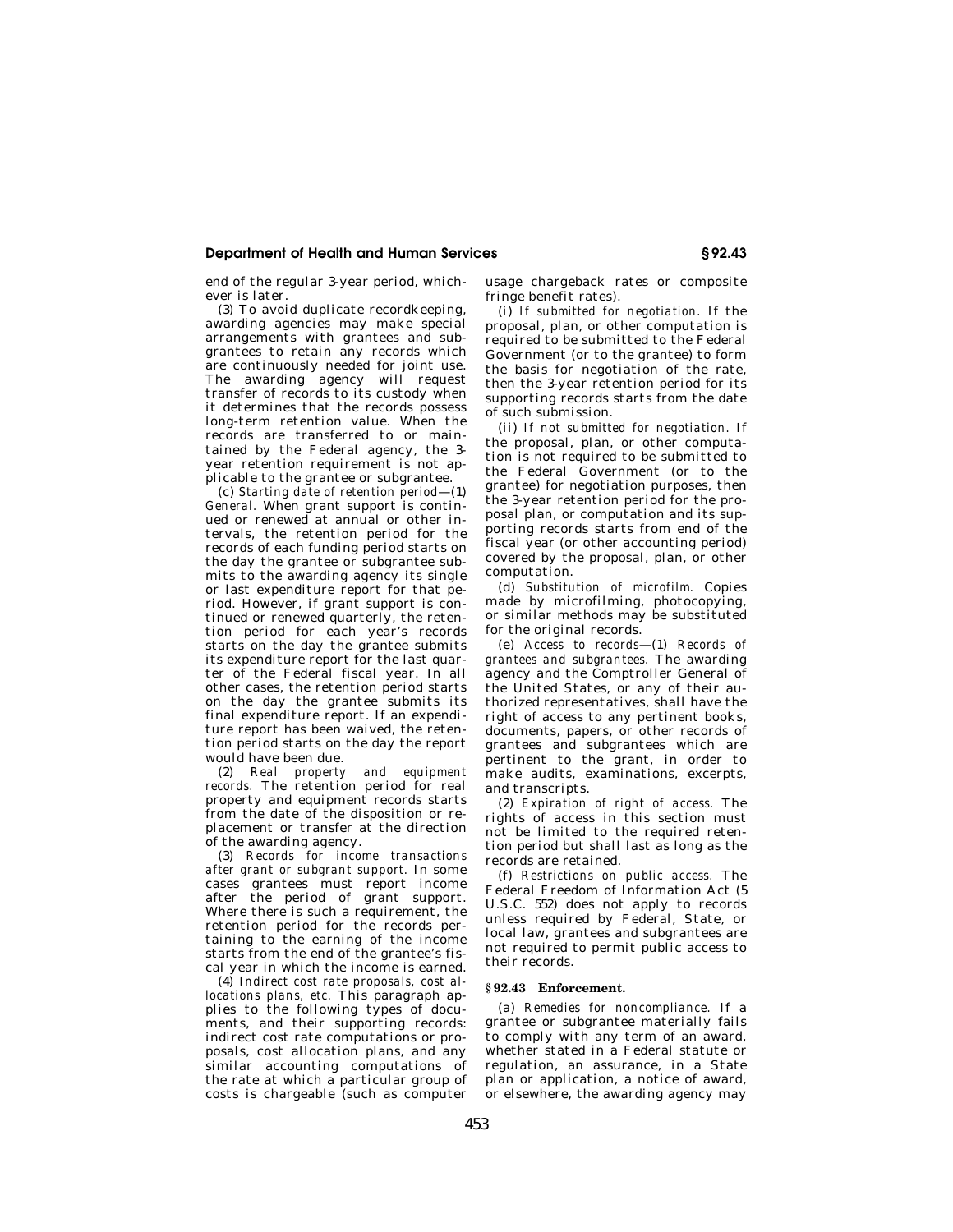take one or more of the following actions, as appropriate in the  $cir$ cumstances:

(1) Temporarily withhold cash payments pending correction of the deficiency by the grantee or subgrantee or more severe enforcement action by the awarding agency,

(2) Disallow (that is, deny both use of funds and matching credit for) all or part of the cost of the activity or action not in compliance,

(3) Wholly or partly suspend or terminate the current award for the grantee's or subgrantee's program,

(4) Withhold further awards for the program, or

(5) Take other remedies that may be legally available.

(b) *Hearings, appeals.* In taking an enforcement action, the awarding agency will provide the grantee or subgrantee an opportunity for such hearing, appeal, or other administrative proceeding to which the grantee or subgrantee is entitled under any statute or regulation applicable to the action involved.

(c) *Effects of suspension and termination.* Costs of grantee or subgrantee resulting from obligations incurred by the grantee or subgrantee during a suspension or after termination of an award are not allowable unless the awarding agency expressly authorizes them in the notice of suspension or termination or subsequently. Other grantee or subgrantee costs during suspension or after termination which are necessary and not reasonably avoidable are allowable if:

(1) The costs result from obligations which were properly incurred by the grantee or subgrantee before the effective date of suspension or termination, are not in anticipation of it, and, in the case of a termination, are noncancellable, and,

(2) The costs would be allowable if the award were not suspended or expired normally at the end of the funding period in which the termination takes effect.

(d) *Relationship to debarment and suspension.* The enforcement remedies identified in this section, including suspension and termination, do not preclude grantee or subgrantee from

**§ 92.44 45 CFR Subtitle A (10–1–07 Edition)** 

being subject to ''Debarment and Suspension'' under E.O. 12549 (see §92.35).

### **§ 92.44 Termination for convenience.**

Except as provided in §92.43 awards may be terminated in whole or in part only as follows:

(a) By the awarding agency with the consent of the grantee or subgrantee in which case the two parties shall agree upon the termination conditions, including the effective date and in the case of partial termination, the portion to be terminated, or

(b) By the grantee or subgrantee upon written notification to the awarding agency, setting forth the reasons for such termination, the effective date, and in the case of partial termination, the portion to be terminated. However, if, in the case of a partial termination, the awarding agency determines that the remaining portion of the award will not accomplish the purposes for which the award was made, the awarding agency may terminate the award in its entirety under either §92.43 or paragraph (a) of this section.

### **Subpart D—After-the-Grant Requirements**

### **§ 92.50 Closeout.**

(a) *General.* The Federal agency will close out the award when it determines that all applicable administrative actions and all required work of the grant has been completed.

(b) *Reports.* Within 90 days after the expiration or termination of the grant, the grantee must submit all financial, performance, and other reports required as a condition of the grant. Upon request by the grantee, Federal agencies may extend this timeframe. These may include but are not limited to:

(1) *Final performance or progress report.* 

(2) *Financial Status Report (SF 269) or Outlay Report and Request for Reimbursement for Construction Programs (SF–271) (as applicable).* 

(3) *Final request for payment (SF–270) (if applicable).* 

(4) *Invention disclosure (if applicable).* 

(5) *Federally-owned property report:*